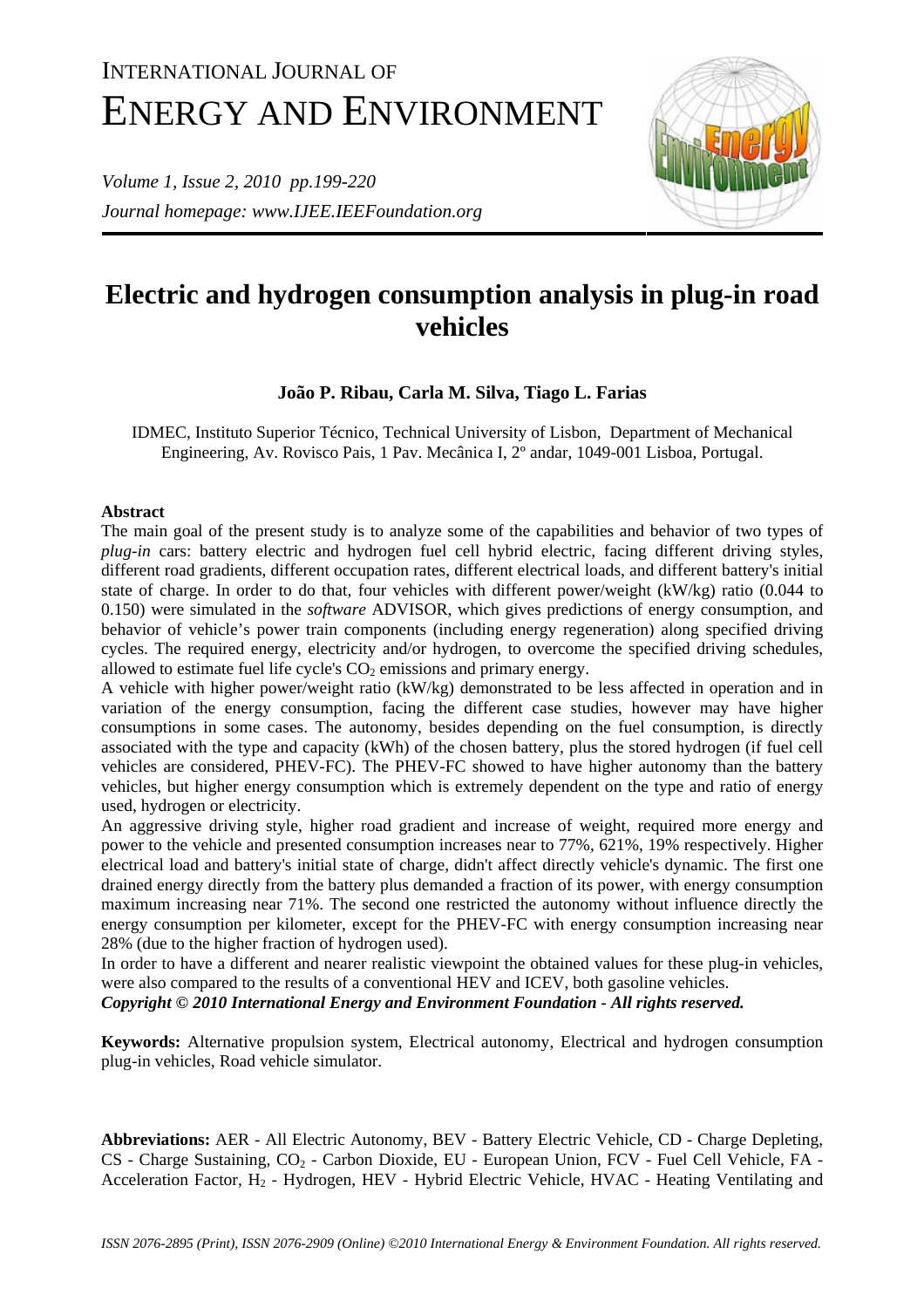Air Conditioning , ICEV - Internal Combustion Engine Vehicle, Li ion – Lithium ions, NG - Natural Gas, NiMh - Nickel-Metal Hydrate, PHEV-FC - Plug-in Hybrid Fuel Cell Electric Vehicle, SI - Spark Ignition, SOC - Battery´s State of Charge.

#### **1. Introduction**

The transport sector contributes for the high energy consumption, and it is estimated that at world level it can raise to approximately 90% between the year 2000 and 2030[1].

One of the current main concerns on the energy sector is the high dependency of crude oil. The extraction, processing, transportation, and combustion of oil derivatives, damage the environment and causes acute impacts on the fauna and flora. Besides that, most of world countries are economically sensitive to crude oil market.

It has not yet been able to use other kind of technology aside from the internal combustion engine, and that is independent from any fossil fuel. The efficiency of the internal combustion engine has increased so as the quality of the fuels. New kinds of energy and propulsion systems are being studied, however there's nothing yet capable to completely rival and substitute this 100 year old technology that is the combustion engine. The needing of sustainable mobility in our society claims the world to choose another technology for the transport sector, towards the decreasing of crude oil dependency and associated environmental and economical issues.

Currently with the aim of replacing the conventional combustion engine vehicle (ICEV), there are vehicles whose engine power is fully electric. Within the range of those electric vehicles there are battery electric vehicles (BEV), and fuel cell electric vehicles (FCV). Additionally the FCV can be a plug-in vehicle (PHEV-FC), offering the opportunity to recharge their batteries directly from the electric grid.

A PHEV differs from a pure electric vehicle (BEV) because it uses other energy sources besides electricity plus the battery usually has a lower capacity. A PHEV differs from a conventional hybrid vehicle (HEV) due to its higher battery capacity, the existence of a appropriate electrical outlet (''plug") to recharge the batteries from the electric grid, and due to the different battery state of charge (SOC) management strategy.

PHEV design has been studied since the 1970s by researchers [2] mainly at University of California Davis (UCDavis). Since the 1990s, the Hybrid Electric Vehicle Working Group (WG) convened by the Electric Power Research Institute (EPRI), has been active in plug-in research by comparing vehicles fuel consumption and emissions in a Well-to-Wheels perspective (fuel life-cycle), as well as customer preferences and analysing the operating costs [3]. The US National Renewable Energy Laboratory has also been active in modelling PHEV [4], component sizing [5] and fuel economy calculation [6]. The MIT's Laboratory for Energy and the Environment is also concerned with comparing vehicle technologies in terms of fuel and vehicle life-cycle [7]. Recently, the UCDavis plug-in Hybrid Electric Vehicle Research Centre has been very active in analysing the consumer behaviour on using PHEVs [8]. At IDMEC/IST a research team on Transports, Energy and Environment is studding PHEV full life cycle, including materials cradle-to-grave life cycle and fuel production-distribution-storage life cycle, for several fuel pathways such as gasoline, diesel, hydrogen, electricity, and biofuels [9].The same research team has a on-board laboratory to monitor driver behaviour, fuel consumption and tailpipe emissions from such vehicles [10]. However, the influence of driver behaviour, road grade, cargo, air conditioning use and initial battery state of charge has not been fully addressed.

Therefore it is important to compare energy requirements and global level emissions of these vehicles, in order to evaluate the advantage of their choice in the future. This study has the main goal to analyze a few of most important capabilities and behaviour of BEV and PHEV-FC road vehicles facing the driving style, road gradient, occupancy rate, electrical load, and battery's initial state of charge. This study covers pure electric and plug-in hybrid fuel cell vehicles.

#### **2. Technology**

Here it will be presented some of the basic concepts of the studied vehicles power train operation. In Figure 1 is schemed the energy flow of an ICEV, BEV and PHEV-FC vehicle. The first one uses chemical energy from a combustion reaction with the efficiency near the 15% for the thermodynamic Otto cycle, but let us assume an optimistic 30% value, given by ADVISOR. However, the electric motor present in the other kinds of vehicles (BEV and PHEV-FC) have a near of 70% up maximum efficiency (ADVISOR values). Of course this value depends of the operating conditions of the motor and also, adding this efficiency there is the battery's efficiency values. The battery's efficiency decreases with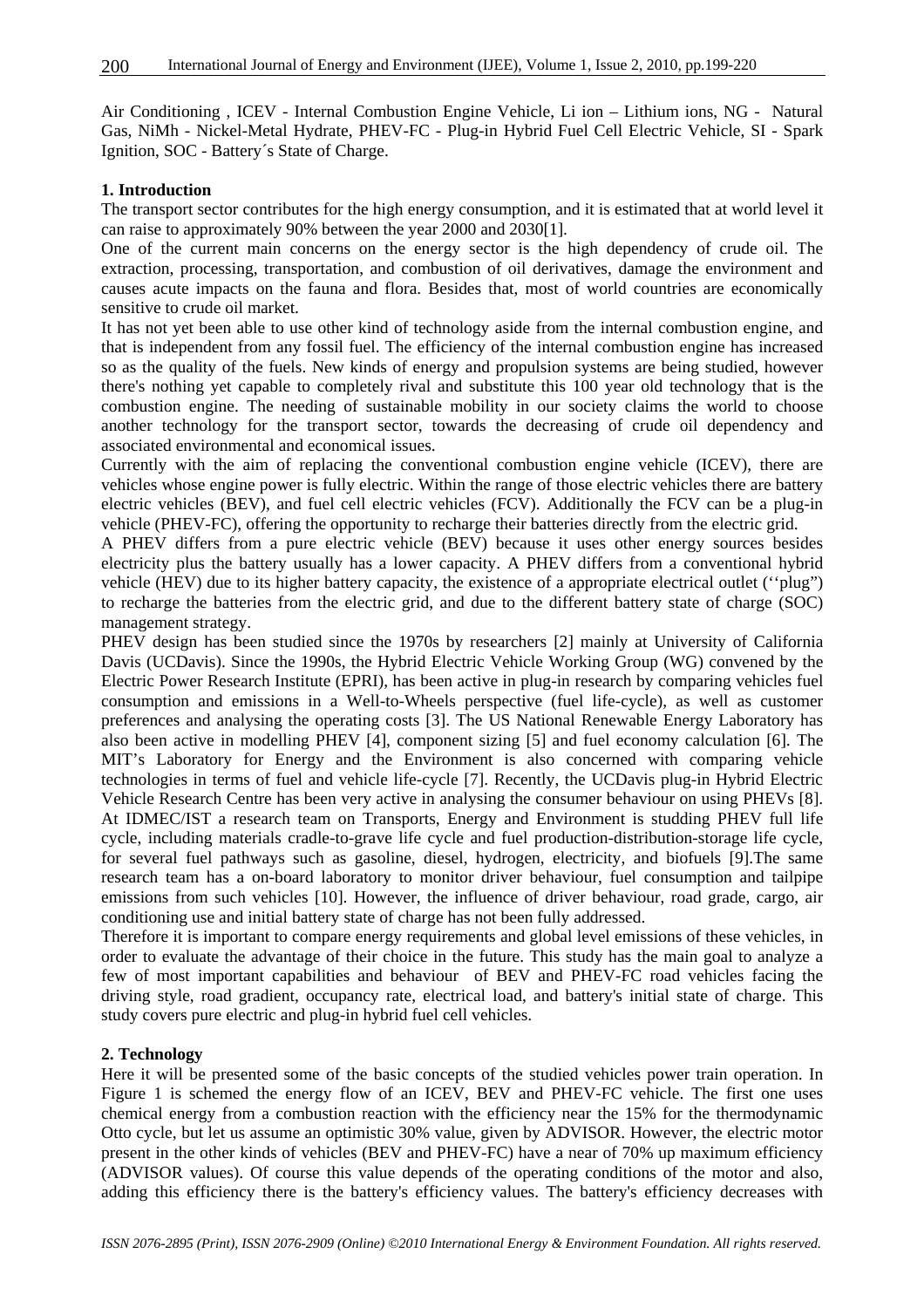higher electric currents, lower values for the state of charge, and lower temperatures. The possibility of regeneration of energy in decelerations or breakings, the stop of the consumption of energy when the vehicle stops (idle), and the higher operating efficiency makes the electric motor a theoretically better efficient substitute for the internal combustion engine. The introduction of a fuel cell (PHEV-FC) adds some advantages, such as the autonomy increasing of the vehicle and extra power if needed. The main disadvantage is that the use of hydrogen energy raises the energy consumption. When considering the fuel cell losses (ADVISOR gives 40% for minimum losses) it's easy to see that this king of energy is substantially less efficient than the energy already stored in the battery.



Figure 1. Comparative scheme between an internal combustion engine vehicle (ICEV), a plug-in battery electric vehicle (BEV), and a plug-in fuel cell electric vehicle (PHEV). The diferent energy flows, energy use, hydrogen energy, regenerated energy



Figure 2. Battery´s state of charge (*SOC*) of a plug-in electric vehicle with fuel cell. Three diferent zones: *Charge Depleting* (red)*, Charge Sustaining* (green), and plug-in charging (yelow)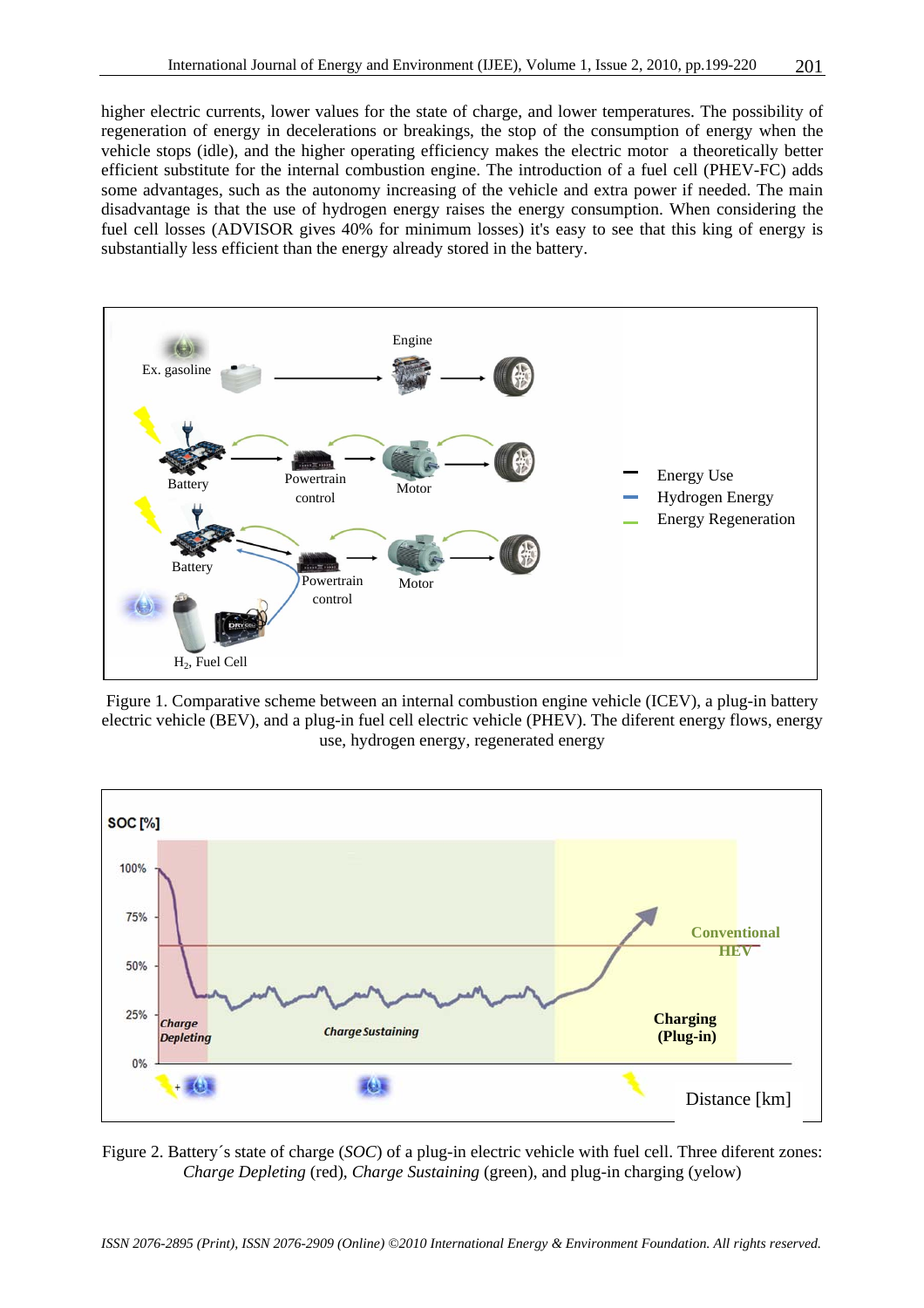Most HEVs use the battery pack in a charge sustaining mode (maintaining their SOC nearly constant discharging and charging from the vehicle engine and the regenerative braking system) while PHEVs can operate in either charge depleting (CD, similar to BEV vehicles) or charge sustaining mode (CS), as it can be seen in Figure 2. PHEVs and, more specifically PHEV-FCs are designed to use a CD mode discharging the battery till it reaches a minimum SOC (30–45% depending on battery and power train configuration), and a CS mode after this occurrence, in similarity to the conventional hybrids sustaining strategy. The distance travelled before the designed minimum SOC is reached can be one measure of the all electric range (AER), despite the Fuel Cell being used occasionally to help the propulsion. However some authors define it as the distance till the Fuel Cell is turned on for the first time.

#### **3. Methodology**

The initial step was selecting the vehicles for this study, BEV and PHEV-FC light-duty vehicles. Table 1 presents the selected vehicles specifications. For a better understanding of the meaning of the obtained results, conventional vehicles such as an HEV and an ICEV, both with gasoline engines, were simulated too, and their specifications are presented in Table 2.

|                                  |                                            | PHEV-FC*               | <b>BEV</b>   |            |               |  |
|----------------------------------|--------------------------------------------|------------------------|--------------|------------|---------------|--|
| <b>Based Model</b>               |                                            | Vehicle A              | Vehicle B    | Vehicle C  | Vehicle D     |  |
| Maximum Speed [km/h]             |                                            | 156                    | 150.1        | 131        | 157.9         |  |
| Weight [kg]                      |                                            | 1588                   | 1235         | 1465       | 1080          |  |
| Traction                         | Type**, Nominal Power                      | AC, 120 kW             | AC, 185 kW   | AC, 150 kW | PM, 47 kW     |  |
| Electric                         | Torque $[N.m]$ ( $\emptyset$ rpm           | 421,2@0-2500           | 650@0-2500/  | 220@0-5000 | 249@0-1500/   |  |
| Motor                            | maximum Speed [rpm]                        | 15000                  | 15000        | 11500      | 9000          |  |
|                                  |                                            | 8 kWh, 352 V,          | 55.5<br>kWh, | 35.5kWh,   | kWh,<br>16.05 |  |
| Battery Characteristics (Li ion) |                                            | $CS = 30\%$            | 363 V        | 384 V      | 331 V         |  |
|                                  | Fuel Cell Nominal Power,<br>H <sub>2</sub> | 80 kW, 4<br>kg,        |              |            |               |  |
| (PEM)                            | Storage                                    | $(10000 \,\text{psi})$ |              |            |               |  |
|                                  | Traction Power/Weight [kW/kg]              | 0.076                  | 0.150        | 0.102      | 0.044         |  |

\*plug-in series hybrid with hydrogen fuel cell

\*\*PMDC: Permanent Magnet electric motor. AC: Induction Alternate Current electric motor

|                                                                   |                                            | Gasoline HEV*                | <b>Conventional Gasoline ICEV</b> |  |
|-------------------------------------------------------------------|--------------------------------------------|------------------------------|-----------------------------------|--|
| <b>Based Model</b>                                                |                                            | Vehicle E                    | Vehicle F                         |  |
| Maximum Speed [km/h]                                              |                                            | 163.2                        | 163                               |  |
| Weight [kg]                                                       |                                            | 1282                         | 1249                              |  |
| Traction                                                          | Type**, Nominal Power                      | PM, 40 kW                    |                                   |  |
| Electric<br>Motor                                                 | Torque $[N.m]@rpm/$<br>maximum Speed [rpm] | 400@0-1000/15000             |                                   |  |
| Generator                                                         |                                            | 19kW                         |                                   |  |
|                                                                   | <b>Battery Characteristics (NiMh)</b>      | 1.85 kWh, 308 V, $CS = 50\%$ | --                                |  |
|                                                                   | <b>Nominal Power</b>                       | 57 kW                        | 63 kW                             |  |
| <b>SI</b><br>Torque $[N.m]@rpm/$<br>Engine<br>maximum Speed [rpm] |                                            | 115@4000/5000                | 145@2000/5500                     |  |
|                                                                   |                                            |                              |                                   |  |
| Gasoline Storage [1]                                              |                                            | 45                           | 47                                |  |

Table 2. Conventional light-duty vehicles selected

\*plug-in parallel hybrid with gasoline combustion engine

\*\*PMDC: Permanent Magnet electric motor. AC: Induction Alternate Current electric motor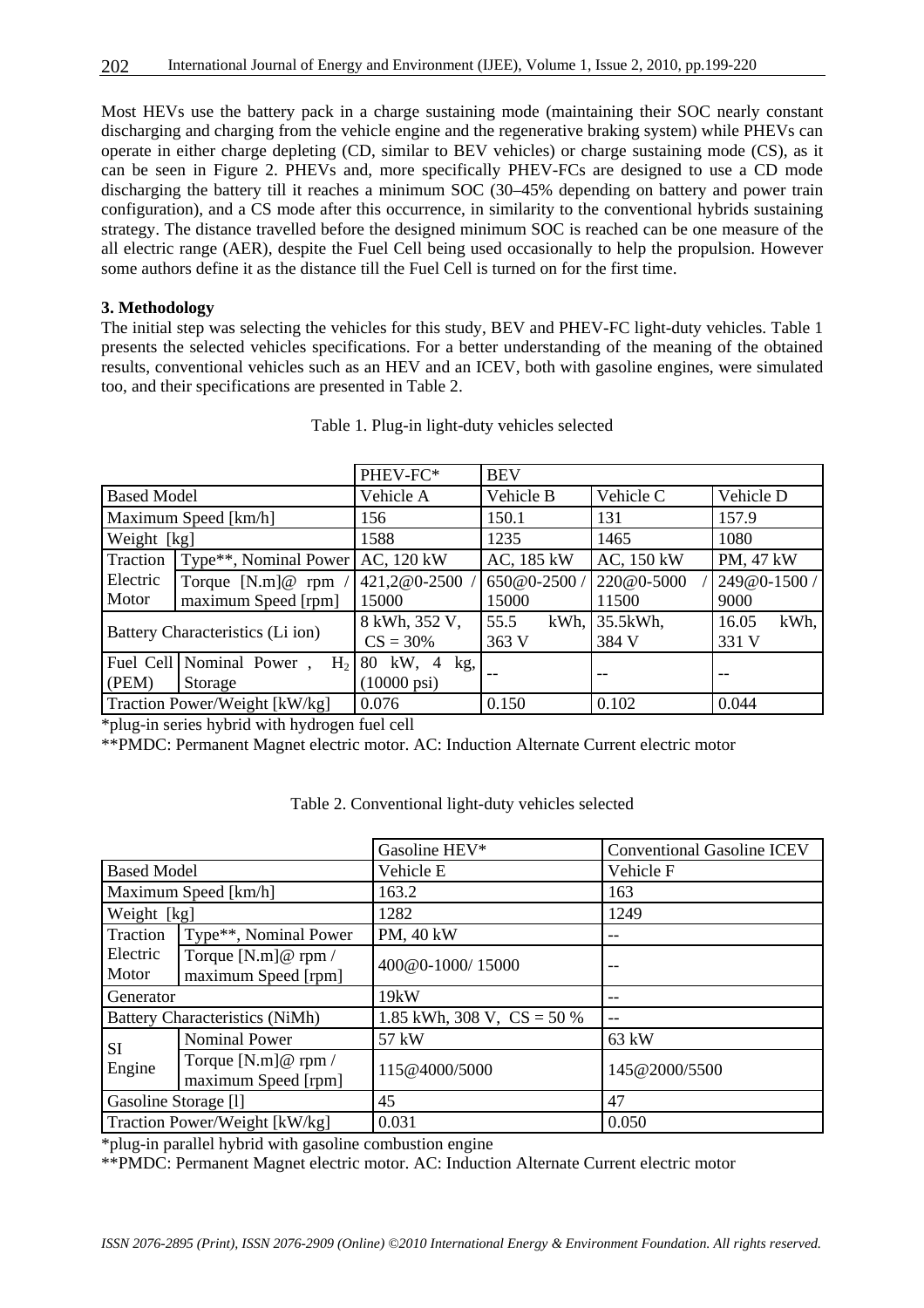The driving cycle/route chosen (Table 3) was a typical daily route between the town Cascais and the city Lisbon. The data from this route were measured by GPS (GPS map 76CSx - Precision (point measurement, position, speed, altitude, direction): 1pt/sec, 10m, 0.05m/s, +/- 10feet, +/- 5º.), and like the vehicles specifications, introduced in the software ADVISOR.

With the vehicles and the driving cycles introduced in the software ADVISOR, the next step is the simulation of the different case studies. To simulate the different driving styles, it was introduced an acceleration factor (FA). This value modifies the original driving cycle's accelerations (Table 4 and Figure 3) and tries to simulate the driver's aggressiveness. This simulation was made with constant 0% road grade, in order to avoid the interference of road degree influences in this case study. The acceleration factor of 200% gives the assurance that the vehicles are on their maximum power capacities.

|           |                     | Speed |      | Acceleration                |                                        | Deceleration                |                       | Up Grade                    |                             | Down Grade |          |
|-----------|---------------------|-------|------|-----------------------------|----------------------------------------|-----------------------------|-----------------------|-----------------------------|-----------------------------|------------|----------|
| Time Idle |                     | Max.  |      |                             | Average Max. Average Max. Average Max. |                             |                       |                             | Average Max.                |            | Average  |
| [s]       | Time[s][km/h][km/h] |       |      | $\left[\text{m/s}^2\right]$ | $\mathrm{Im/s}^{2}$                    | $\left[\text{m/s}^2\right]$ | $\lceil m/s^2 \rceil$ | $\lceil \frac{9}{6} \rceil$ | $\lceil \frac{9}{6} \rceil$ | [%]        | [%]      |
| 2705      | 357                 |       | 45.5 | 3.89                        | 0.69                                   | $-7.69$                     | $-0.68$               |                             | 12.5                        | 15.5       | $\Omega$ |

Table 4. Influence of FA in the driving cycle (0% road grade)

Acceleration Factor % -30 -20 -10 0 20 200

| Table 3. Driving cycle, Cascais to Lisbon, 34.2km (Cascais-Lisboa) |
|--------------------------------------------------------------------|
|--------------------------------------------------------------------|

| Cascais | Average Speed [km/h]           | 44.02   | 44.56   | 45.07   | 45.50   | 46.25   | 49.58   |
|---------|--------------------------------|---------|---------|---------|---------|---------|---------|
| Lisboa  | Average Acceleration $[m/s^2]$ | 0.43    | 0.45    | 0.47    | 0.69    | 0.71    | 2.13    |
|         | Average Deceleration $[m/s^2]$ | $-0.53$ | $-0.53$ | $-0.52$ | $-0.68$ | $-0.50$ | $-1.11$ |
|         | Time $[s]$                     | 2796    | 2762    | 2731    | 2705    | 2661    | 2482    |
|         |                                |         |         |         |         |         |         |



Figure 3. Cascais-Lisboa original driving cycle/route (blue), and the modified cycle, FA=200%, (red)

For the road gradient case study, the vehicles were simulated on the same Cascais-Lisboa driving cycle but with constant road grade along the entire route. The chosen values for the road grade were the maximum down grade of the original cycle, 0%, 50% of the maximum grade of the original cycle, the maximum grade, and 150% of the maximum grade of the original cycle. Those values correspond respectively to -15.5%, 0%, 5.75%, 11.5%, 17.25%.The vehicle's cargo weight case study simulates the vehicle in the original driving cycle each simulation with different values of weight, corresponding to the different number of passengers. For these vehicles the maximum number of passengers is four. So, the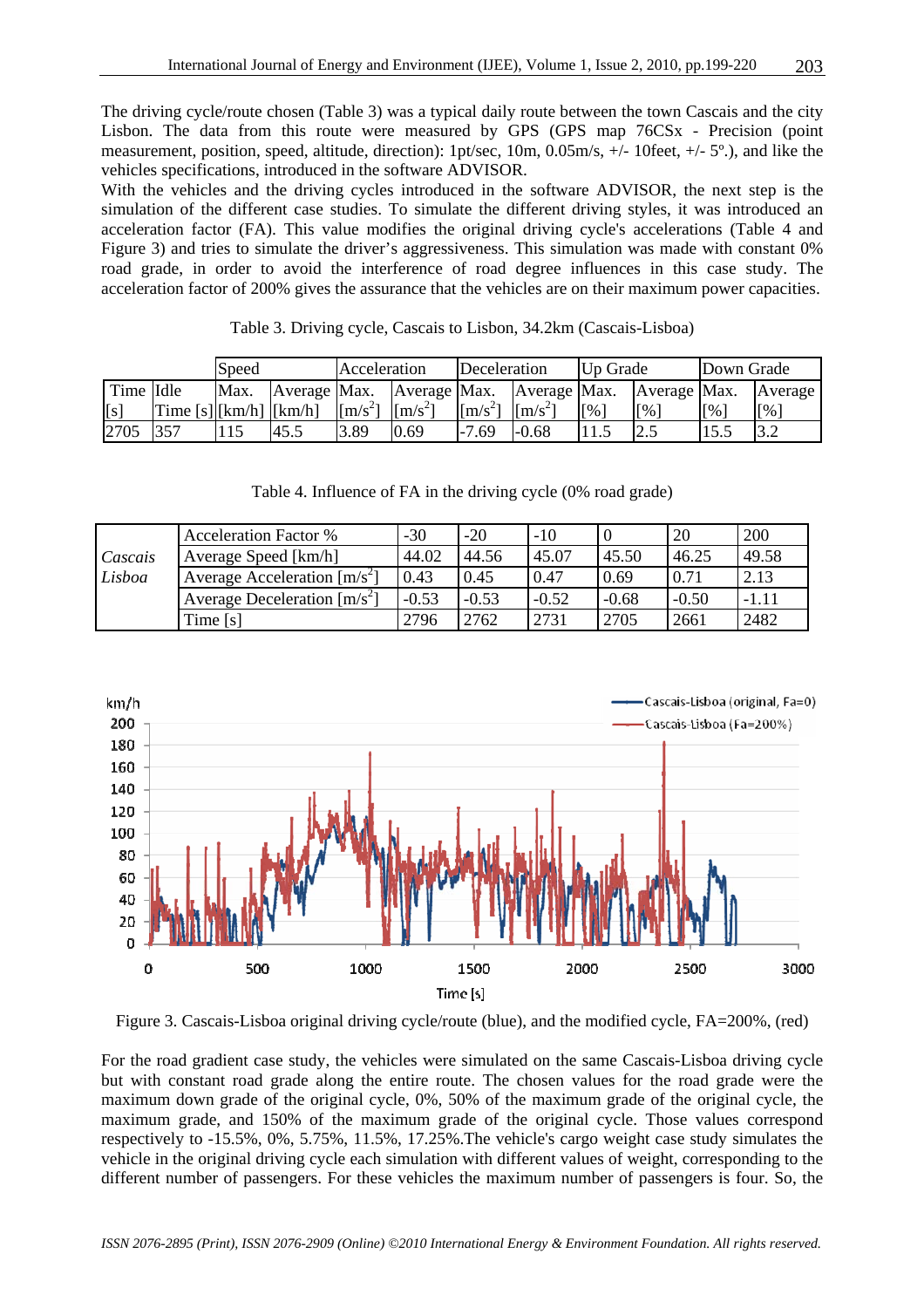weight values used for the simulations were: 70kg, 140kg, 210kg, 280kg.The fourth case study is the influence of the electrical load of the accessories, specifically the HVAC system. It was made two simulations for each vehicle in the original driving cycle, with the HVAC system off (corresponding to 784W [11] of electrical load), and with the HVAC system on (5235W [12] of electrical load).The last case study was the influence of the initial state of charge (SOC) of the battery, at the beginning of the vehicles trip. Preferably the initial SOC should be 100%; however what would be the influence on vehicle's consumption if the initial SOC is only at 75%, 50%, or even 25%. For this case study it must be remembered that the PHEV-FC vehicle (vehicle A) has the charge sustaining level at 30%. The charge sustaining level is a SOC level that when achieved, the fuel cell starts and tries to maintain the SOC level above that value, giving more power when needed and energy to the battery.

The resulting data from ADVISOR, allowed to determinate consumption factor, Lgeq/100km (Lgeq, liters of gasoline equivalent) the vehicles autonomy (kilometers), the energy spent, and some of the vehicle's components behavior. Relying vehicle's energy consumption it was possible to determinate the  $CO<sub>2</sub>$  emission factor (g/km), based on the energy's life cycle Well-to-tank (Table 5).

Table 5. Gasoline, electricity and hydrogen's life cycle, well-to-tank, primary energy and  $CO<sub>2</sub>$  emission factors[13]

|                           |      | Gasoline Electricity | Hydrogen               |                               |                                                |  |  |  |
|---------------------------|------|----------------------|------------------------|-------------------------------|------------------------------------------------|--|--|--|
|                           |      |                      | <b>NG</b><br>Reforming | Electrolysis<br>(wind energy) | Electrolysis<br>(EU combined grid electricity) |  |  |  |
| Energy MJ/MJ $\vert$ 0.14 |      | 1.87                 | 0.72                   | 0.79                          | 4.22                                           |  |  |  |
| CO <sub>2</sub> g/MJ      | 12.5 | 129.8                | 88.2                   | 9.1                           | 237                                            |  |  |  |

Unlike the BEVs or the PHEV-FCs, the conventional vehicles used to compare the results, the HEV and the ICEV both have  $CO_2$  emissions due to the combustion of gasoline in their engines. Then adding the Well-to-tank emissions factor, it was used  $2.31 \text{ kgCO}_{2}/L_{\text{burned gasoline}}$ .

#### **4. Results and discussion**

The energy consumption of the vehicles is given in equivalent liters of gasoline, thus allowing to compare the consumption of BEV´s (electricity) and PHEV-FC´s (electricity and hydrogen) similarly, as well as conventional vehicles (gasoline).

Figure 4 shows the difference between the charge sustaining level (orange) electric autonomy (25 km in original route) and the real instant when the fuel cell has started (yellow, corresponding to 5 km in original route).

For each vehicle there are two kinds of simulation in every case study: *1 cycle* and *autonomy.* The first one, *1 Cycle*, simulates the vehicle running once only in the driving cycle. The second one, *autonomy,* simulates the vehicle running in the driving cycle constantly, till all energy in the vehicle ends up (battery, hydrogen for PHEV-FC´s, or gasoline for HEV and ICEV). However to better compare the influence of each case study and vehicles, the results of Figure 5 are given in percentage of increasing (or decreasing) of energy consumption factor Lgeq/100km, in *1 cycle* simulation (a 34.2 km journey, which is a near typical commuting distance). The absolute values for the results can be seen in Table 6, 7.

For BEV´s, *1 Cycle* and *autonomy* are usually similar. However for the PHEV-FC´s (Vehicle A) the *1 Cycle* simulations have usually lower values for the consumption. This is due to the fraction of hydrogen used in the trip. For *1 Cycle* a smaller fraction of  $H_2$  is used than in *autonomy*, because these vehicles have additionally to the fuel cell, some energy stored in the battery (charged firstly in plug-in, electricity). The fuel cell only starts to delivery energy if the SOC level of the battery reaches the CS level (for vehicle A, 30% of SOC), or if extra power is needed. In addition to that, the energy obtained by hydrogen (fuel cell), is subjected to more losses than pure electricity in the battery (the fuel cell have approximately 60% of nominal efficiency in ADVISOR), therefore the bigger the fraction of the use of energy from hydrogen, lower is the powertrain efficiency and higher is the overall energy consumption. Due to the use of hydrogen and for the same reason explained, the vehicle A usually has higher values for the energy consumption than BEV´s.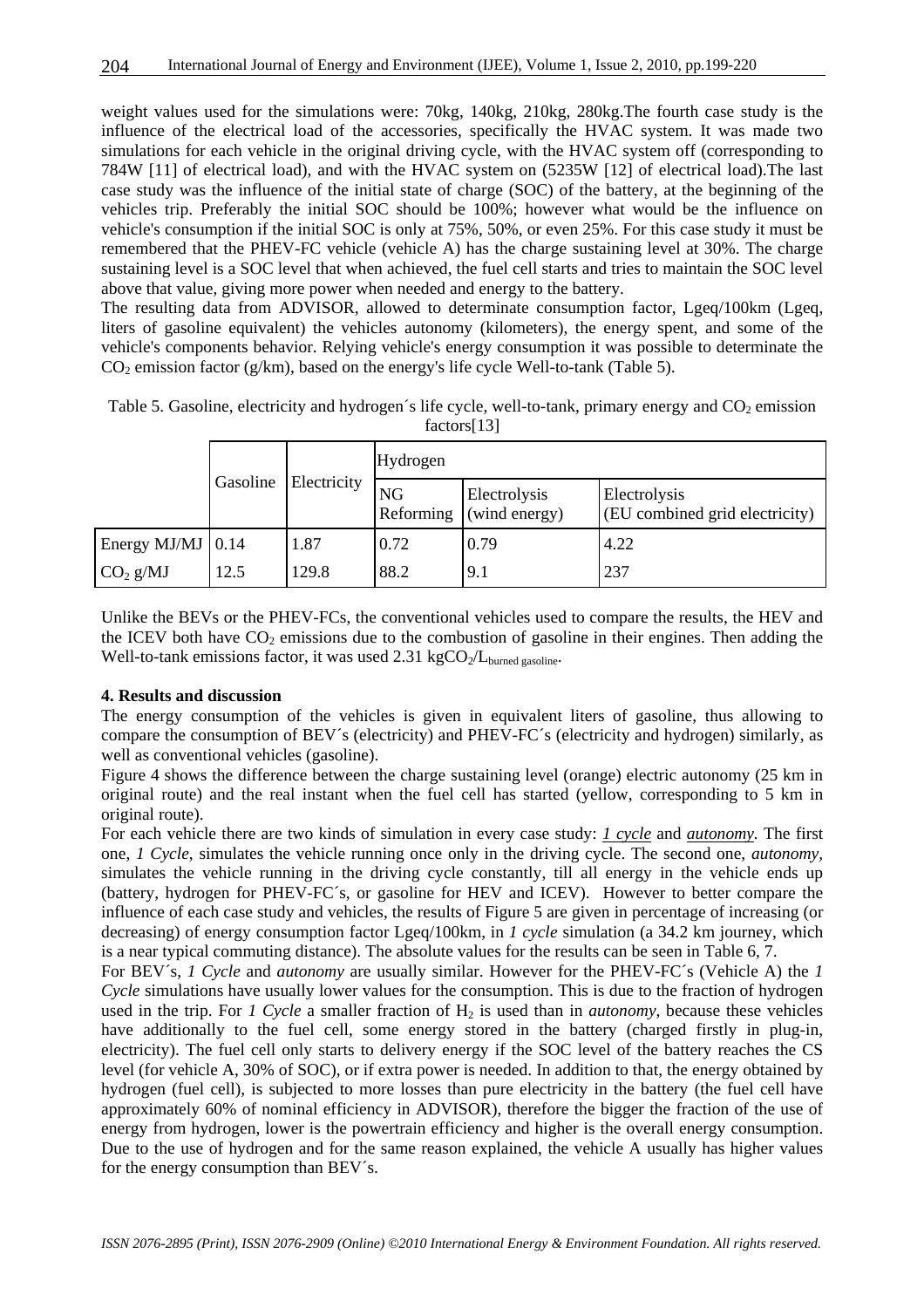In PHEV-FC´s vehicles the electric autonomy can have different meanings. As said before, the fuel cell should start only when CS is reached in order to maintain the SOC level. Till the fuel cell starts the battery is continuously discharging (CD mode). However when extra power is needed, the vehicle controller starts the fuel cell earlier.



Figure 4. Electric autonomy of the PHEV-FC

#### *4.1 Driving style*

A more aggressive driving style, inducing particularly higher values for the acceleration, requires more power to the vehicle due to the higher torque (and sometimes more rotation speed) needed to meet the minimum requirements of the driving cycle leading to a higher energy consumption. As it can be seen in Figure 5a, a more aggressive driving style increases significantly the energy consumption of the vehicle, and consequently decreases the autonomy (Figure 6a and Table 8).

The autonomy is not only dependent of the energy consumption, the battery's type and energy capacity (kWh) are the main constrains of BEV´s autonomy values, so, the higher is the battery energy capacity, higher is the vehicle's autonomy. The autonomy of vehicle A (PHEV-FC) is higher than the BEV's, due to the second source of energy stored as hydrogen. In terms of energy consumption the vehicle A differentiates from the BEVs, with higher energy consumption due to fuel cell associated losses.

The power/weight (kW/kg) rate which is very important in most of case studies affecting directly the vehicle performance. More specifically, the lower the power/weight (kW/kg) rate of the vehicle signifies that the vehicle has less power to move his own weight. In addition to that, more power is needed to overcome inertia in more sudden or higher accelerations. In Figure 7 are presented the operation points (torque, motor speed, and efficiency) of the different electric motors. For the original driving cycle accelerations requirements, vehicle D, with the lowest power/weight ratio, achieves higher motor efficiencies than the other vehicles. As it can be read in Table 5, this vehicle has the lowest absolute energy consumption. The vehicles with higher power/weight ratio have a larger range of available torque and speed. So, when higher accelerations are required (and such as power) the roles are inverted, and the vehicles with higher power/weight ratio achieve higher efficiencies. Plus, besides achieving lower energy consumptions than the ones of vehicle D, the less is the variation on the consumption. In Figure 5 is easily seen that the vehicles with the lower power/weight ratio have higher increases in energy consumption.

In Figure 5 both Vehicle E and Vehicle F (respectively HEV and ICEV) have the lowest consumption increases in all case studies. However, both of these vehicles have the highest energy consumption of all vehicles. Comparing a few values (for FA=0), the ICEV (Vehicle F) has 111% more, and the HEV (Vehicle E) 53% more than the consumption of Vehicle A (PHEV-FC) which is the most energy consuming plug-in, with 36% more consumption than Vehicle B (highest consuming of the BEVs). When the average acceleration increases to the maximum (FA=200%) despite the lower consumption variations for the conventional vehicles, the same relation for the absolute values maintains, the ICEV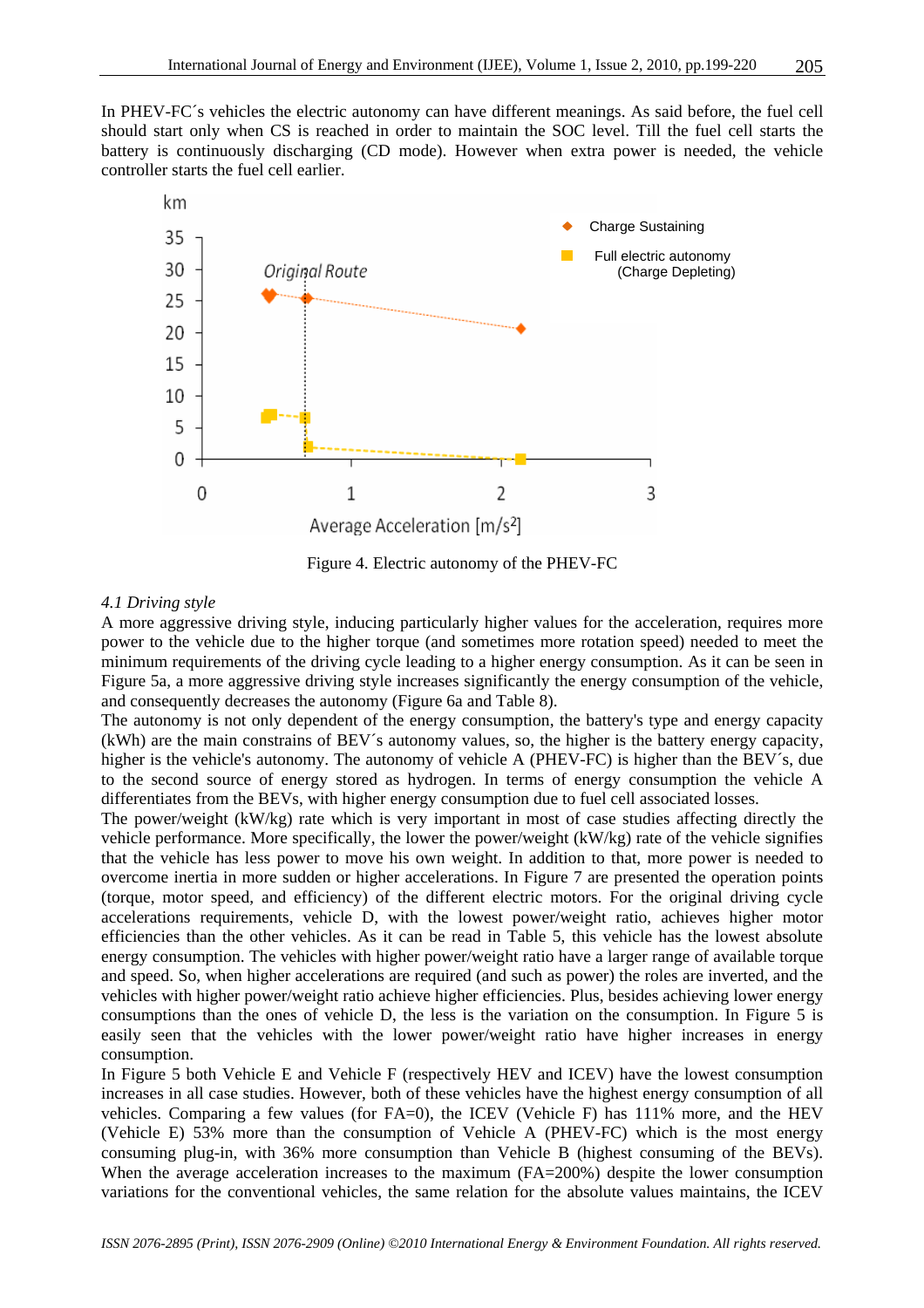

(Vehicle F) has 71% more, and the HEV (Vehicle E) 17% more than the consumption of Vehicle A (PHEV-FC), which in turn has 50% more consumption than Vehicle B (highest consuming of the BEVs).

Figure 5. Energy consumption variation, *Cascais-Lisboa* driving cycle (34.2km): (a) average acceleration, (b) road grade, (c) cargo weight, (d) accessories electrical load, (e) initial SOC

*ISSN 2076-2895 (Print), ISSN 2076-2909 (Online) ©2010 International Energy & Environment Foundation. All rights reserved.*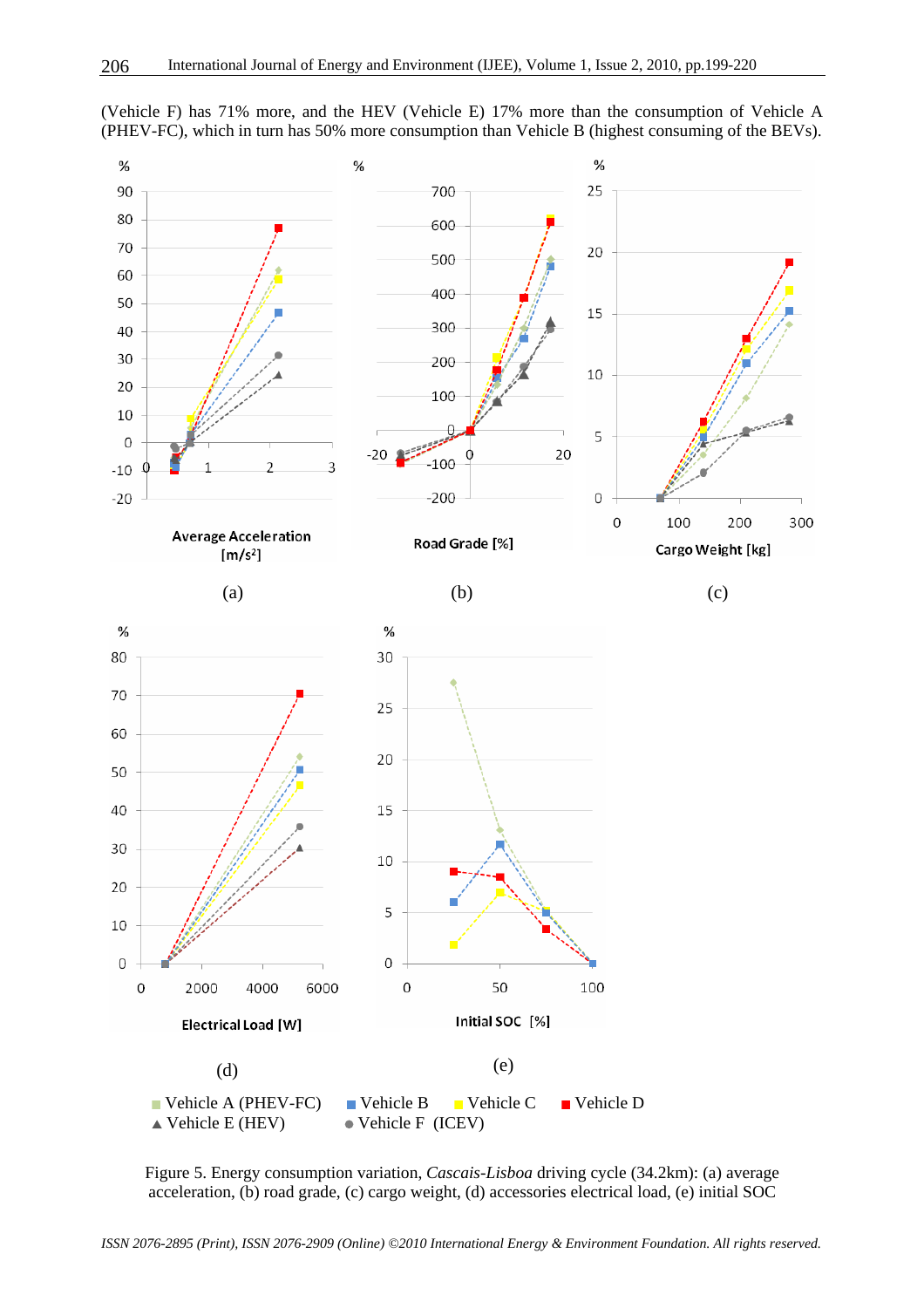|                     |          | Energy consumption. 1 Cycle and autonomy.[Lgeq/100km] |       |           |       |                |       |                |      |
|---------------------|----------|-------------------------------------------------------|-------|-----------|-------|----------------|-------|----------------|------|
|                     |          | Vehicle A                                             |       | Vehicle B |       | Vehicle C      |       | Vehicle D      |      |
|                     |          | 1 Cycle                                               | Aut   | 1 Cycle   | Aut.  | 1 Cycle        | Aut.  | 1 Cycle        | Aut. |
|                     | 0.43     | 3.80                                                  | 4.37  | 2.74      | 2.91  | 1.73           | 2.62  | 1.73           | 1.73 |
|                     | 0.45     | 3.79                                                  | 4.34  | 2.74      | 2.90  | 1.73           | 2.62  | 1.73           | 1.73 |
| Average             | 0.47     | 3.78                                                  | 4.34  | 2.70      | 2.93  | 1.82           | 2.65  | 1.82           | 1.82 |
| Acceleration        | 0.69     | 4.00                                                  | 4.54  | 2.95      | 3.16  | 1.92           | 2.88  | 1.92           | 1.92 |
| $[m/s^2]$           | 0.71     | 4.22                                                  | 4.74  | 3.04      | 3.24  | 1.97           | 3.08  | 1.97           | 1.97 |
|                     | 2.13     | 6.48                                                  | 6.83  | 4.33      | 4.21  | 3.40           | 4.43  | 3.40           | 3.40 |
|                     | $-15$    | 0.06                                                  | 0.00  | 0.18      | 0.18  | 0.09           | 0.12  | 0.09           | 0.09 |
| Road Grade          | $\bf{0}$ | 4.00                                                  | 4.54  | 2.95      | 3.16  | 1.93           | 2.74  | 1.93           | 1.93 |
|                     | 5.75     | 9.41                                                  | 9.93  | 7.48      | 10.50 | $\overline{a}$ | 8.59  | $-$            |      |
| [%]                 | 11.5     | 16.02                                                 | 16.71 | 10.90     | 10.97 | $\overline{a}$ | 13.40 | $\overline{a}$ | --   |
|                     | 17.25    | 24.09                                                 | 24.26 | 17.15     | 21.03 | $-$            | 19.76 | $\overline{a}$ | --   |
|                     | 70       | 3.67                                                  | 4.30  | 2.82      | 3.07  | 1.77           | 2.86  | 1.77           | 1.77 |
| Cargo Weight        | 140      | 3.80                                                  | 4.43  | 2.96      | 3.20  | 1.88           | 2.99  | 1.88           | 1.88 |
| [kg]                | 210      | 3.97                                                  | 4.58  | 3.13      | 3.33  | 2.00           | 3.14  | 2.00           | 2.00 |
|                     | 280      | 4.19                                                  | 4.68  | 3.25      | 3.42  | 2.11           | 3.26  | 2.11           | 2.11 |
| Accessory           | 784      | 3.67                                                  | 4.30  | 2.82      | 3.07  | 1.77           | 2.86  | 1.77           | 1.77 |
| Electrical Load [W] | 5235     | 5.66                                                  | 6.24  | 4.25      | 4.52  | 3.02           | 4.54  | 3.02           | 3.02 |
|                     | 100      | 3.67                                                  | 4.30  | 2.82      | 3.07  | 1.77           | 2.86  | 1.77           | 1.77 |
| Initial SOC         | 75       | 3.86                                                  | 4.33  | 2.96      | 3.08  | 1.83           | 2.89  | 1.83           | 1.83 |
| [%]                 | 50       | 4.15                                                  | 4.33  | 3.15      | 3.08  | 1.92           | 2.87  | 1.92           | 1.92 |
|                     | 25       | 4.68                                                  | 4.37  | 2.99      | 2.93  | 1.93           | 2.80  | 1.93           | 1.93 |
|                     |          | Vehicle E                                             |       | Vehicle F |       |                |       |                |      |
|                     |          | 1 Cycle                                               | Aut   | 1 Cycle   | Aut.  |                |       |                |      |
|                     | 0.43     | 5.78                                                  | 5.93  | 8.33      | 8.25  |                |       |                |      |
| Average             | 0.45     | 5.76                                                  | 5.92  | 8.32      | 8.22  |                |       |                |      |
| Acceleration        | 0.47     | 5.72                                                  | 5.89  | 8.26      | 8.32  |                |       |                |      |
| $[m/s^2]$           | 0.69     | 6.10                                                  | 6.28  | 8.43      | 8.36  |                |       |                |      |
|                     | 0.71     | 6.13                                                  | 6.30  | 8.68      | 8.62  |                |       |                |      |
|                     | 2.13     | 7.60                                                  | 7.83  | 11.09     | 11.00 |                |       |                |      |
|                     | $-15$    | 1.57                                                  | 1.24  | 2.82      | 2.76  |                |       |                |      |
| Road Grade          | $\bf{0}$ | 6.10                                                  | 6.28  | 8.32      | 8.22  |                |       |                |      |
| [%]                 | 5.75     | 11.41                                                 | 12.79 | 15.47     | 15.40 |                |       |                |      |
|                     | 11.5     | 16.21                                                 | 19.37 | 23.88     | 23.81 |                |       |                |      |
|                     | 17.25    | 25.61                                                 | 34.18 | 32.94     | 32.85 |                |       |                |      |
|                     | 70       | 6.28                                                  | 6.36  | 8.19      | 8.18  |                |       |                |      |
| Cargo Weight        | 140      | 6.55                                                  | 6.57  | 8.36      | 8.39  |                |       |                |      |
| [kg]                | 210      | 6.61                                                  | 6.67  | 8.64      | 8.60  |                |       |                |      |
|                     | 280      | 6.67                                                  | 6.80  | 8.73      | 8.68  |                |       |                |      |
| Accessory           | 784      | 6.28                                                  | 6.36  | 8.19      | 8.18  |                |       |                |      |
| Electrical Load [W] | 5235     | 8.19                                                  | 8.46  | 11.13     | 11.16 |                |       |                |      |

Table 6. Results: energy consumption, 1 Cycle and autonomy,[Lgeq/100km] for plug-in vehicles (A, B, C, D) and conventional vehicles (E, F)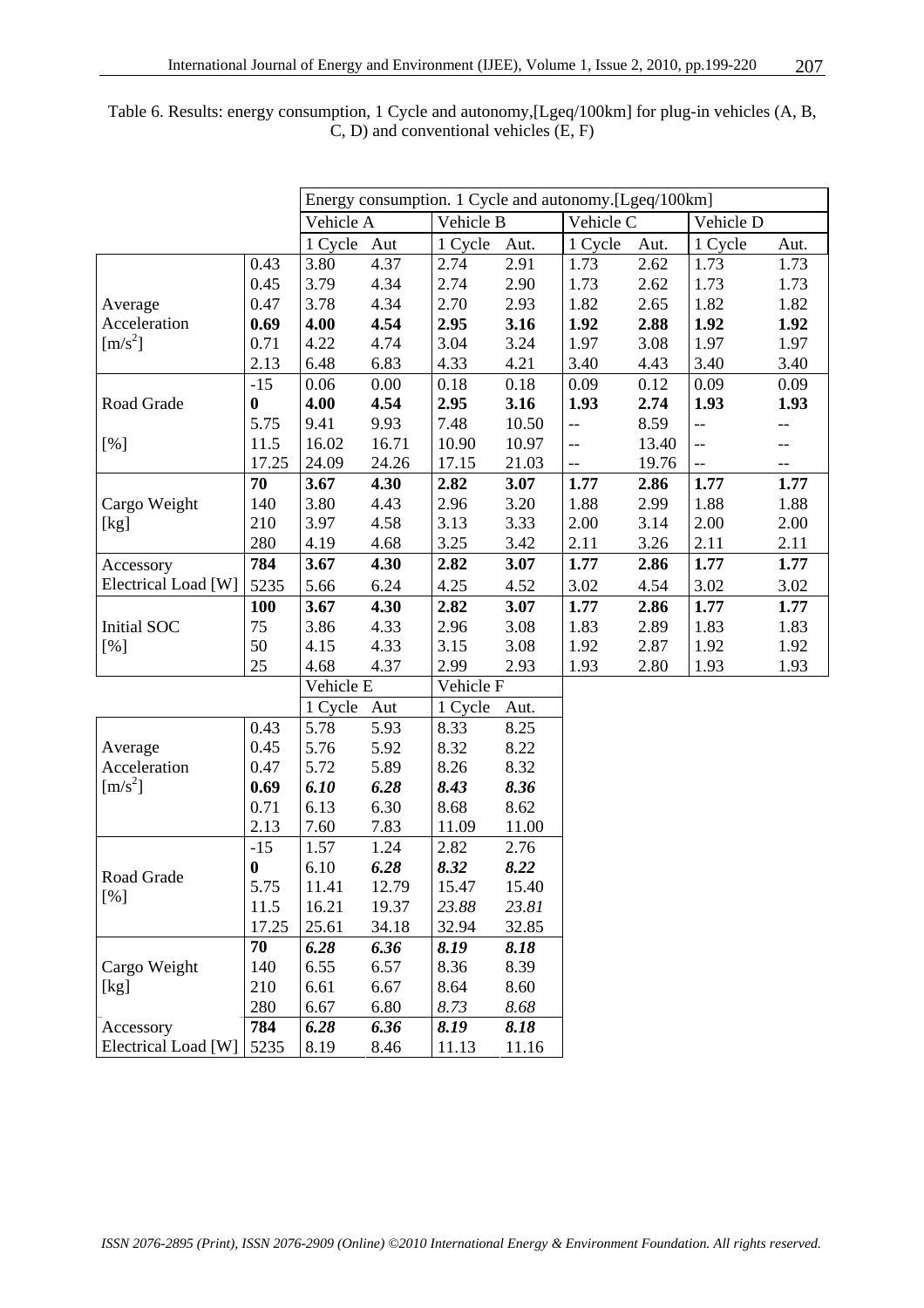| Energy consumption variation. 1 Cycle and autonomy.[%] |                  |           |          |           |          |                          |          |                           |          |
|--------------------------------------------------------|------------------|-----------|----------|-----------|----------|--------------------------|----------|---------------------------|----------|
|                                                        |                  | Vehicle A |          | Vehicle B |          | Vehicle C                |          | Vehicle D                 |          |
|                                                        |                  | 1 Cycle   | Aut      | 1 Cycle   | Aut.     | 1 Cycle                  | Aut.     | 1 Cycle                   | Aut.     |
|                                                        | 0.43             | $-5.00$   | $-3.74$  | $-7.12$   | $-7.91$  | $-8.03$                  | $-9.03$  | $-9.90$                   | $-6.22$  |
|                                                        | 0.45             | $-5.25$   | $-4.41$  | $-7.12$   | $-8.23$  | $-7.66$                  | $-9.03$  | $-9.90$                   | $-6.22$  |
| Average                                                | 0.47             | $-5.50$   | $-4.41$  | $-8.47$   | $-7.28$  | $-8.03$                  | $-7.99$  | $-5.21$                   | $-5.70$  |
| Acceleration                                           | 0.69             | 0.00      | 0.00     | 0.00      | 0.00     | 0.00                     | 0.00     | 0.00                      | 0.00     |
| $[m/s^2]$                                              | 0.71             | 5.50      | 4.41     | 3.05      | 2.53     | 8.76                     | 6.94     | 2.60                      | 6.22     |
|                                                        | 2.13             | 62.00     | 50.44    | 46.78     | 33.23    | 58.76                    | 53.82    | 77.08                     | 87.05    |
|                                                        | $-15$            | $-98.50$  | $-100.0$ | $-93.90$  | $-94.30$ | $-95.83$                 | $-95.62$ | $-95.34$                  | $-95.31$ |
| Road Grade                                             | $\bf{0}$         | 0.00      | 0.00     | 0.00      | 0.00     | 0.00                     | 0.00     | 0.00                      | 0.00     |
|                                                        | 5.75             | 135.25    | 118.72   | 153.56    | 232.28   | 179.17                   | 213.50   | $\overline{\phantom{a}}$  | 177.08   |
| [%]                                                    | 11.5             | 300.50    | 268.06   | 269.49    | 247.15   | --                       | 389.05   | $\overline{a}$            | 389.06   |
|                                                        | 17.25            | 502.25    | 434.36   | 481.36    | 565.51   | $\overline{\phantom{a}}$ | 621.17   | $\mathbb{H}^{\mathbb{Z}}$ | 611.46   |
|                                                        | 70               | 0.00      | 0.00     | 0.00      | 0.00     | 0.00                     | 0.00     | 0.00                      | 0.00     |
| Cargo Weight                                           | 140              | 3.54      | 3.02     | 4.96      | 4.23     | 5.51                     | 4.55     | 6.21                      | 5.73     |
| [kg]                                                   | 210              | 8.17      | 6.51     | 10.99     | 8.47     | 12.13                    | 9.79     | 12.99                     | 11.46    |
|                                                        | 280              | 14.17     | 8.84     | 15.25     | 11.40    | 16.91                    | 13.99    | 19.21                     | 14.06    |
| Accessory                                              | 784              | 0.00      | 0.00     | 0.00      | 0.00     | 0.00                     | 0.00     | 0.00                      | 0.00     |
| Electrical Load [W]                                    | 5235             | 54.22     | 45.12    | 50.71     | 47.23    | 46.69                    | 58.74    | 70.62                     | 56.77    |
|                                                        | 100              | 0.00      | 0.00     | 0.00      | 0.00     | 0.00                     | 0.00     | 0.00                      | 0.00     |
| Initial SOC                                            | 75               | 5.18      | 0.70     | 4.96      | 0.33     | 5.15                     | 1.05     | 3.39                      | 0.03     |
| [%]                                                    | 50               | 13.08     | 0.70     | 11.70     | 0.33     | 6.99                     | 0.35     | 8.47                      | 0.52     |
|                                                        | 25               | 27.52     | 1.63     | 6.03      | $-4.56$  | 1.84                     | $-2.10$  | 9.04                      | 0.52     |
|                                                        |                  | Vehicle E |          | Vehicle F |          |                          |          |                           |          |
|                                                        |                  | 1 Cycle   | Aut      | 1 Cycle   | Aut      |                          |          |                           |          |
|                                                        | 0.43             | $-5.23$   | $-5.46$  | $-1.18$   | $-1.33$  |                          |          |                           |          |
|                                                        | 0.45             | $-5.51$   | $-5.76$  | $-1.31$   | $-1.65$  |                          |          |                           |          |
| Average<br>Acceleration                                | 0.47             | $-6.21$   | $-6.16$  | $-2.04$   | $-0.45$  |                          |          |                           |          |
| $[m/s^2]$                                              | 0.69             | 0.00      | 0.00     | 0.00      | 0.00     |                          |          |                           |          |
|                                                        | 0.71             | 0.44      | 0.40     | 2.94      | 3.10     |                          |          |                           |          |
|                                                        | 2.13             | 24.57     | 24.69    | 31.55     | 31.57    |                          |          |                           |          |
|                                                        | $-15$            | $-74.22$  | $-80.23$ | $-66.08$  | $-66.42$ |                          |          |                           |          |
| Road Grade                                             | $\boldsymbol{0}$ | 0.00      | 0.00     | 0.00      | 0.00     |                          |          |                           |          |
| [%]                                                    | 5.75             | 87.07     | 103.72   | 85.97     | 87.23    |                          |          |                           |          |
|                                                        | 11.5             | 165.81    | 208.45   | 187.15    | 189.49   |                          |          |                           |          |
|                                                        | 17.25            | 319.89    | 444.22   | 296.05    | 299.49   |                          |          |                           |          |
|                                                        | 70               | 0.00      | 0.00     | 0.00      | 0.00     |                          |          |                           |          |
| Cargo Weight                                           | 140              | 4.43      | 3.30     | 2.06      | 2.58     |                          |          |                           |          |
| [kg]                                                   | 210              | 5.36      | 4.85     | 5.52      | 5.17     |                          |          |                           |          |
|                                                        | 280              | 6.30      | 6.96     | 6.62      | 6.15     |                          |          |                           |          |
| Accessory                                              | 784              | 0.00      | 0.00     | 0.00      | 0.00     |                          |          |                           |          |
| Electrical Load [W]                                    | 5235             | 30.41     | 32.99    | 35.90     | 36.42    |                          |          |                           |          |

Table 7. Results: variation of energy consumption relatively to original route (marked with bold), 1 Cycle and autonomy,[%], for plug-in vehicles (A, B, C, D) and conventional vehicles (E, F)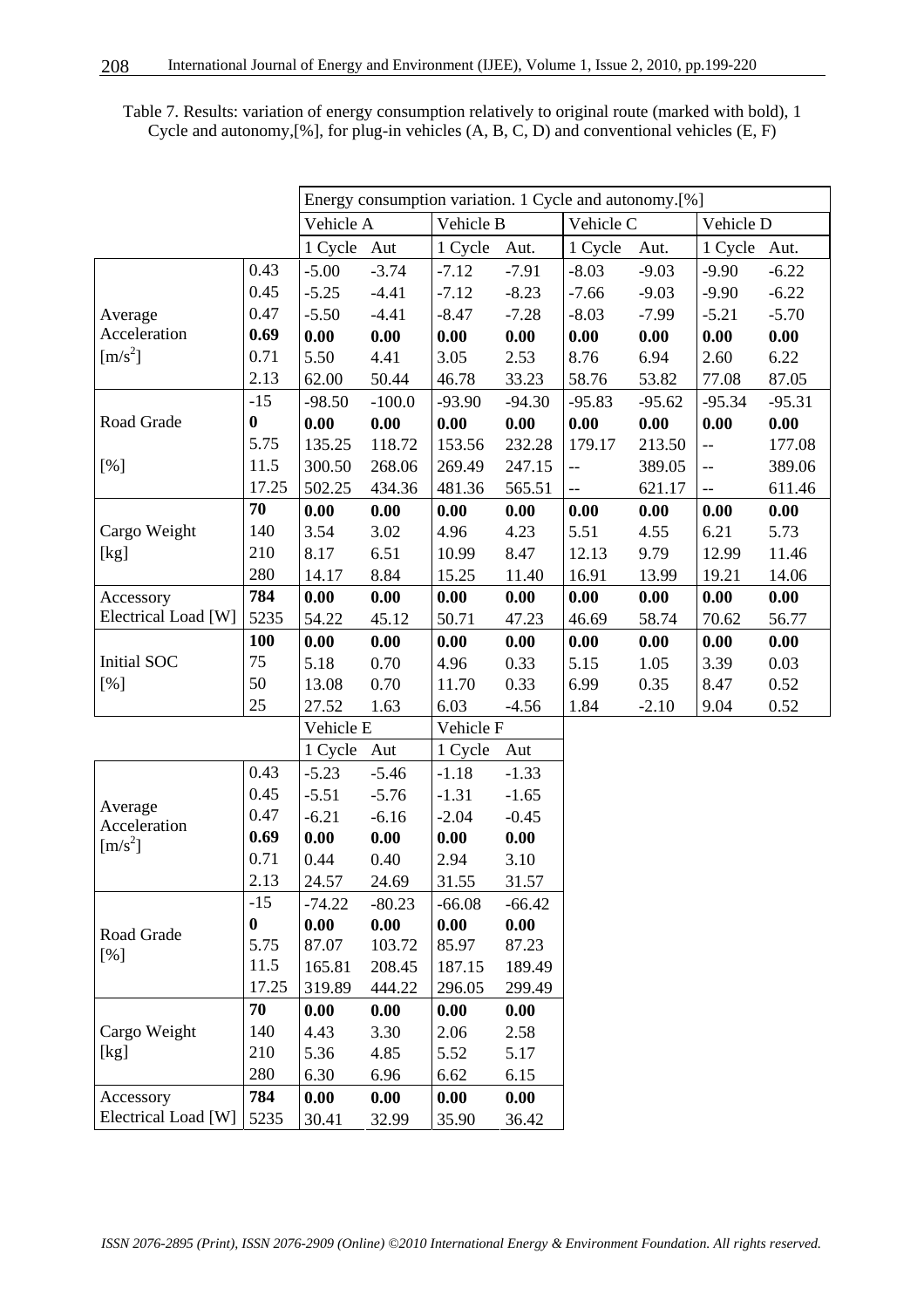#### *4.2 Road gradient*

When the road gradient is positive, it is required more torque (and consequently more power) to the vehicle leading to more energy consumption. The weight of the vehicle has also major importance in this case study. The heavier the vehicle is, greater the force must be produced by the electric motor on the rise. Vehicles with lower torque/weight ratio present higher increases in the energy consumption (Figure 5b). Like the power/weight ratio, situation explained behind, the operating points of the motor and associated motor efficiency are very responsible for the difference of the increasing in the energy consumption. On the other hand, vehicles that have lower values for this ratio are easier to be hampered in their performance. This case can be seen for vehicle C and vehicle D that couldn´t complete the driving cycles for road grades above 11.5% and 5.75% respectively. For these road grades their energy consumption was so high that the autonomy became lower than the driving cycle distance. Therefore the values in the Figure 5b are concerned to the autonomy mode for these vehicles.

On the other hand, when the road grade is negative the energy consumption is very low. In this case, there is a down force, due to the gravitational force, that is solitary with the movement, reducing the power that is needed from the motor to move the vehicle. The energy needed is mostly to meet the velocity and acceleration requirements in the right timing. Because the downgrade promotes the movement to the vehicle the autonomy for negative road grade is difficult to represent (Figure 6b).

As it happened in the earlier case study the conventional vehicles (HEV and ICEV) besides having the smallest variations in their energy consumption, they have again the highest consumption absolute values.

For the extreme case of the up grade simulation the ICEV (Vehicle F) has 37% more, and the HEV (Vehicle E) 6% more than the energy consumption of Vehicle A (PHEV-FC), which in turn has 41% more consumption than Vehicle B (highest values of the BEVs).

#### *4.3 Cargo weight*

The cargo weight will not have increases as sudden as the earlier case studies. The weight force vector of the vehicle in a flat road has a perpendicular direction to the direction of the movement, and so, in a perfect system the weight doesn't realize work. Therefore, in 0% road grade of the driving cycle, the weight will not influence sorely the energy consumption. Thus the weight influence will be mostly felt, not along all the driving cycle, but sporadically in road grade (positive or negative) situations. In positive road grades the weight will cause the increasing of power requirement (and even a few on 0% of road grade due to acceleration requirements in order to overcome the inertial force), and as it can be seen on Figure 5c, it requires more energy along the drive cycle. Like the other case studies the autonomy (Figure 6c) decreases with higher energy requirements at the same time the more energy capacity of the battery the higher is the autonomy.

Once more Vehicle C and D (lowest power/weight and torque/weight ratios) are the vehicles that suffer the largest variations in their energy consumption (however having the lowest values for the consumption). When comparing with the conventional vehicles the plug-in vehicles present the same position than the case studies behind regarding the variation and the absolute values of the consumption. When the vehicles transport four occupants the Vehicle F (ICEV) and Vehicle E (HEV) have respectively 108% and 59% more than the energy consumption of Vehicle A (PHEV-FC), that has 29% more consumption than Vehicle B (most consuming BEV).

#### *4.4 Electrical load*

In this case study there were made two kinds of simulation for each vehicle: with the HVAC system off, and with HVAC system on. The more accessories are on, more energy and power will be required to the battery. The battery has to be able to deliver the required power, and naturally, delivering more energy to all systems in the vehicle (not to forget the traction motor). It will discharge sooner, and consequently the vehicle will consume more energy.

The lower the capacity and the power available of the battery, more likely the vehicle is undergoing variations in consumption and autonomy. As it can be seen in Figure 5d, the increasing of the electrical load, causes the increasing of the vehicle's energy consumption and the decreasing of the autonomy (Figure 6d) with the greatest variations for the Vehicle D.

In this case study, as the battery's power is highly required, there is the risk of the efficiency decrease, and consequently influence even more the energy consumption.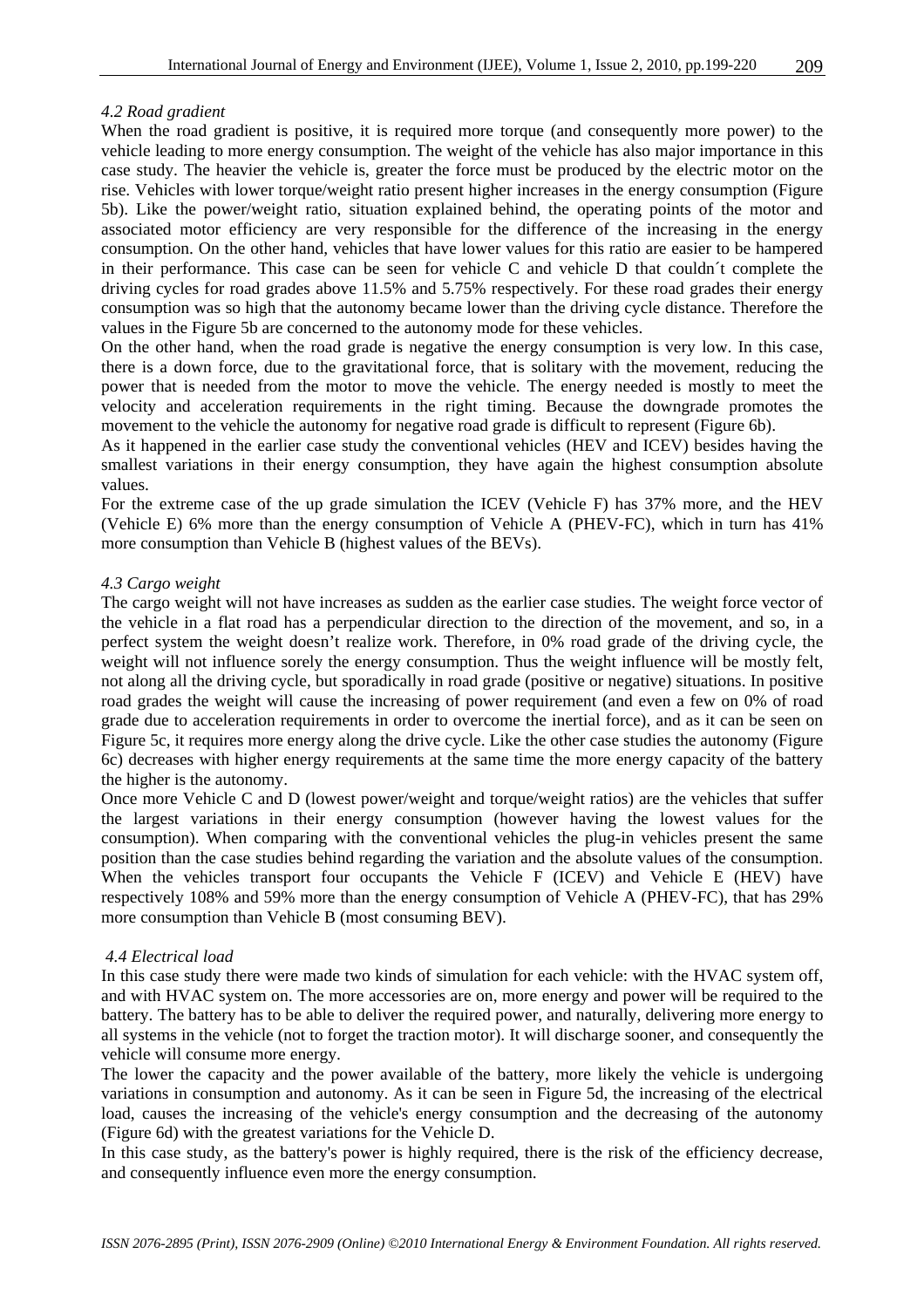For the vehicle A (PHEV-FC), the more sudden discharging of the battery promotes the fuel cell to start sooner, and consequently the raising of the overall energy consumption, presenting 30% more consumption in original cycle (HVAC system off) then the Vehicle B, and 33% with HVAC system on. Again comparing with the conventional vehicles, plug-ins continue to have less energy consumption values besides their higher increases. The ICEV has 123%, and the HEV 71% more consumption than the Vehicle A in original cycle, and when the HVAC system is on these conventional vehicles have respectively 97% and 44% more consumption than the PHEV-FC.

#### *4.5 Initial state of charge of battery*

The initial state of charge of the battery will not influence directly the consumption (Figure 5e). However, since the battery has less energy stored, is clear that the autonomy is directly affected (Figure 6e). Some variations on vehicle's energy consumption are attributed to the different distances traveled (and different fractions of the driving cycle) associated to different autonomies (Figure 6). For instance, the energy consumption of vehicle D is quite different from the others PEV´s for 25% of initial SOC. In fact, vehicle D was the only one not to complete the driving cycle in this case. Meaning that this vehicle may not had encountered the same driving cycle requirements than others that completed the driving cycle, presenting very different values for the expected consumption.

The PHEV-FC (vehicle A) is a peculiar case. If the initial SOC is at 25%, the fuel cell will start immediately (because 25% is lower than the value stipulated for the charge sustaining mode) with the goal to rise and maintain the SOC at the charge sustaining level, 30%. Therefore, the fraction of hydrogen used along the driving cycle is 100%, in other words, there is no time of the driving cycle that the vehicle only uses electricity (charge depleting mode). On the other hand, when initial SOC is higher than 30%, till the 30% SOC level is reached the fuel cell will not start and no hydrogen will be consumed (unless extra power is needed). As said before, the higher the fraction of hydrogen is used, against the fraction of a fully electric operation (charge depleting), higher will be the energy consumption. Therefore, the lower the initial SOC, higher is the energy consumption (for PHEV-FC´s), and consequently lower is the autonomy.

In some cases the operation of the vehicle can be lightly impaired because, the power that the battery is able to deliver decreases with decreasing of SOC (especially when below near 30%).

#### 4.6 CO<sub>2</sub> emissions

The  $CO<sub>2</sub>$  emissions are from two sources of energy (at fuel life cycle level), production and transportation of electricity, and production and transportation of hydrogen (and the same for the gasoline for the conventional vehicles). In battery electric vehicles only electricity is used, but in plug-in fuel cell vehicles, both electricity and hydrogen are used.

The  $CO<sub>2</sub>$  emissions are directly associated to the energy spent. The more energy is spent, greater are the emissions. Not only the quantity of the energy used is important but the quality has a major role in the pollutant emissions. In Figure 8 can be easily distinguished the lower values of the  $CO<sub>2</sub>$  emissions for the BEVs than the conventional vehicles. And comparing the conventional vehicles, the HEV (Vehicle E) presents fewer emissions than the ICEV (Vehicle F). In the original cycle, he ICEV has  $94\%$  more CO<sub>2</sub> emissions per kilometer than Vehicle B (with the highest values for the BEVs), and the HEV has 49% more. The values for the emissions for the Vehicle A (PHEV-FC) are highly dependent of the source of the energy used. In 1 cycle (Figure 8a) it is clear that the fraction of the hydrogen used is much smaller than that used in autonomy (Figure 8b). The more hydrogen is spent, like the energy consumption, the emissions will rise abruptly.

If hydrogen is obtained by electrolysis with energy from the EU electric grid the resulted emissions will became greater than the conventional gasoline vehicles in g/km of autonomy, near 42% higher. If only 1 cycle is performed, these  $CO<sub>2</sub>$  emissions will be lower because less hydrogen is used, and in this case the same less than the ICEV emissions but 14% higher than the HEV.

In Figure 9 can be seen the increases of the  $CO<sub>2</sub>$  emissions facing the different case studies, and in Table 9 their absolute resulting values (Table 10 refers to the increases of Figure 9). In Figure 9 is easy to see that the relations between the vehicles are very similar to the relations in the energy consumption with the exception of the Vehicle A due to the hydrogen's different sources.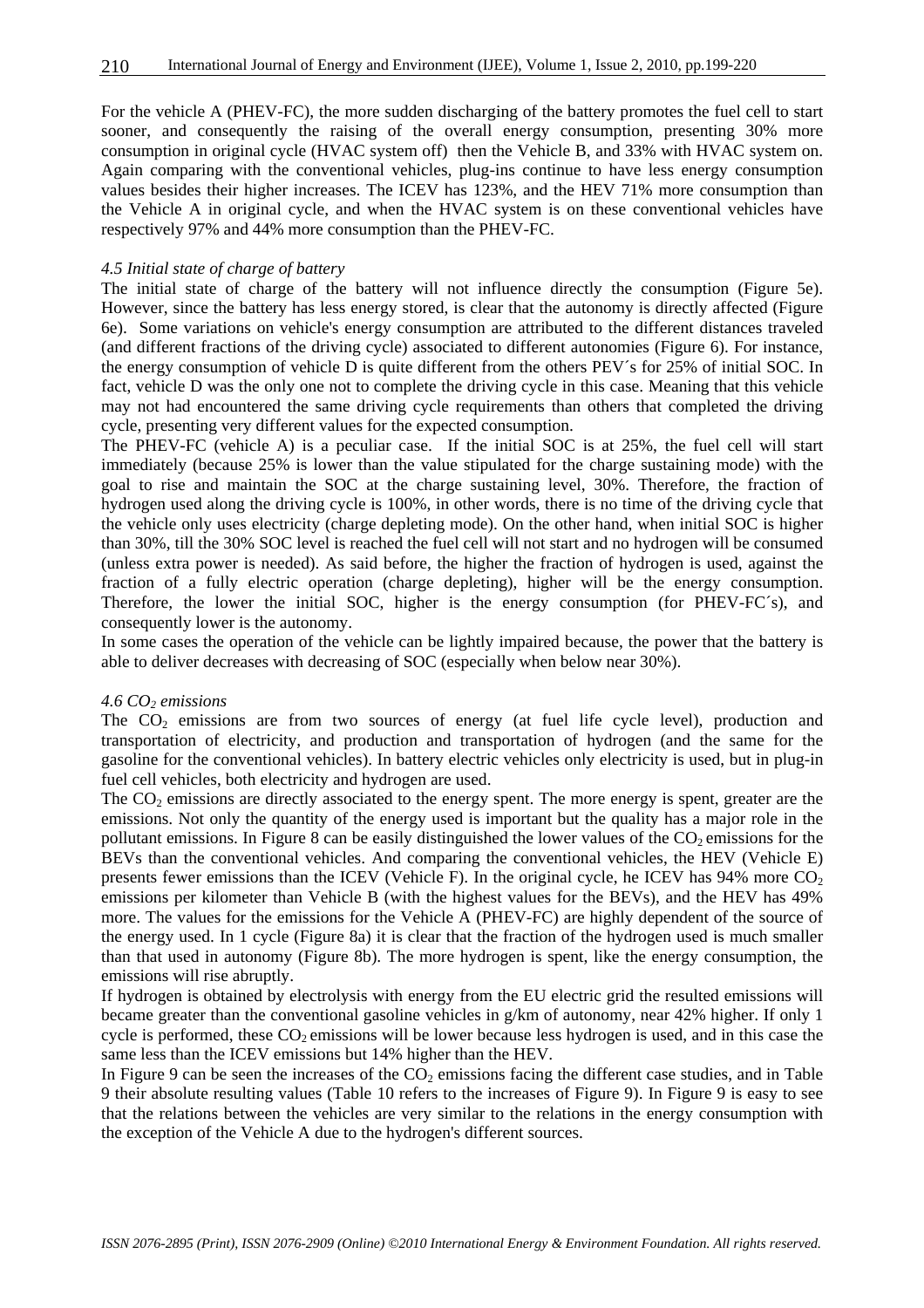

Figure 6. Autonomy in kilometres, *Cascais-Lisboa* driving cycle: (a) average acceleration, (b) road grade, (c) cargo weight, (d) accessories electrical load, (e) initial SOC

*ISSN 2076-2895 (Print), ISSN 2076-2909 (Online) ©2010 International Energy & Environment Foundation. All rights reserved.*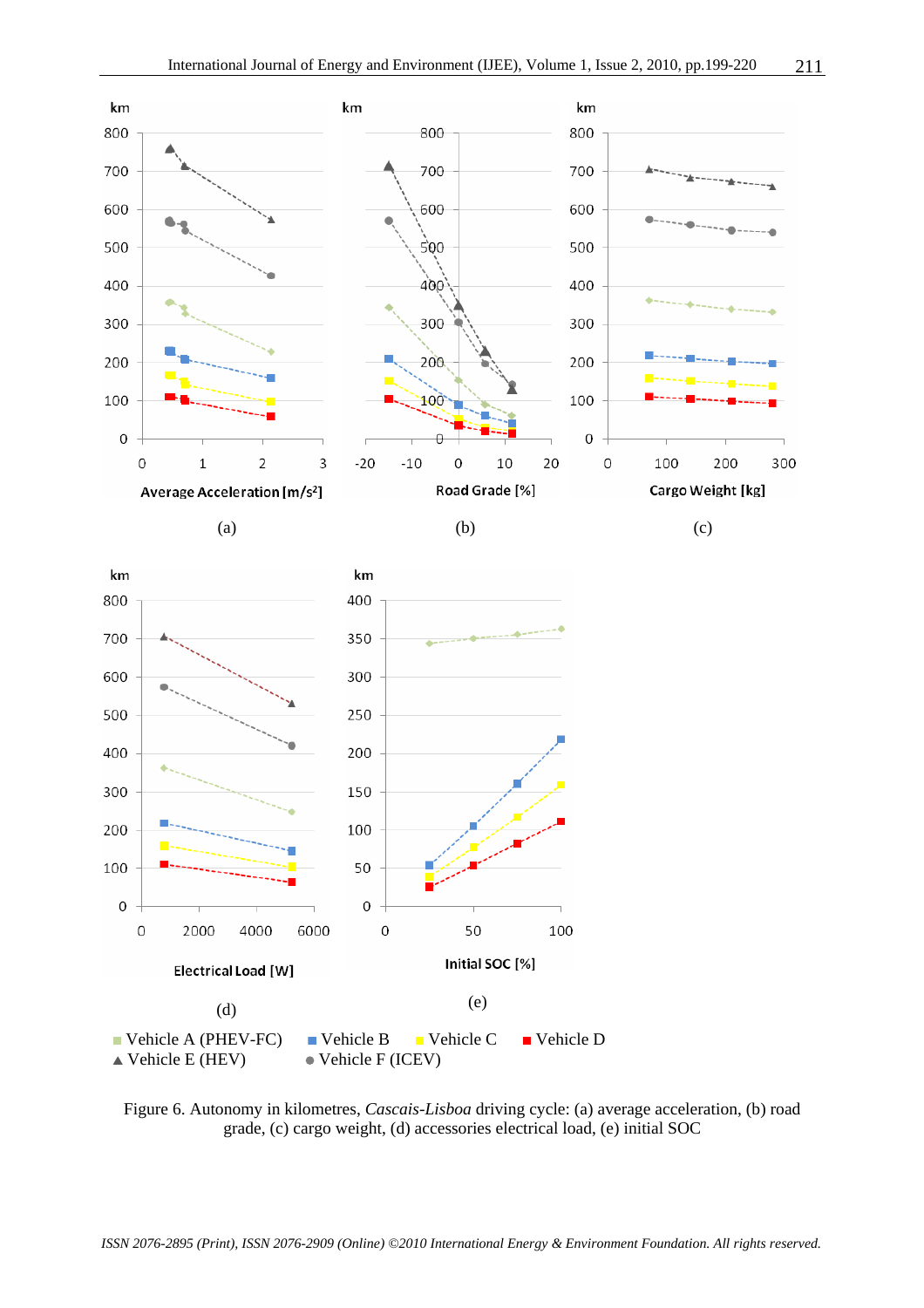|                           |                | Vehicle A                 | Vehicle B | Vehicle C | Vehicle D | Vehicle E | Vehicle F                |
|---------------------------|----------------|---------------------------|-----------|-----------|-----------|-----------|--------------------------|
|                           |                |                           |           |           |           |           |                          |
|                           |                | $km$ (EV+H <sub>2</sub> ) | $km$ (EV) | $km$ (EV) | $km$ (EV) | km        | km                       |
|                           | 0.43           | 356.63                    | 230.65    | 168.01    | 111.35    | 758.24    | 569.66                   |
|                           | 0.45           | 358.84                    | 231.68    | 168.04    | 111.49    | 760.68    | 571.52                   |
| Average                   | 0.47           | 359.04                    | 229.17    | 166.68    | 111.03    | 763.92    | 564.65                   |
| Acceleration<br>$[m/s^2]$ | 0.69           | 344.10                    | 209.44    | 152.27    | 105.28    | 716.84    | 562.09                   |
|                           | 0.71           | 327.92                    | 207.87    | 142.67    | 99.12     | 713.99    | 545.21                   |
|                           | 2.13           | 228.15                    | 160.30    | 97.93     | 58.97     | 574.90    | 427.21                   |
|                           | $-15$          | $\overline{\phantom{a}}$  | $-$       | $-$       | $-$       | $-$       | $\overline{\phantom{m}}$ |
|                           | $\overline{0}$ | 344.10                    | 209.44    | 152.27    | 105.28    | 716.56    | 571.52                   |
| Road Grade<br>[%]         | 5.75           | 154.35                    | 88.18     | 52.42     | 35.78     | 351.73    | 305.25                   |
|                           | 11.5           | 91.31                     | 60.83     | 31.48     | 20.29     | 232.31    | 197.42                   |
|                           | 17.25          | 62.48                     | 41.23     | 21.36     | 13.96     | 131.67    | 143.06                   |
|                           | 70             | 363.11                    | 219.03    | 159.25    | 111.19    | 707.55    | 574.50                   |
| Cargo<br>Weight           | 140            | 352.37                    | 210.55    | 151.97    | 104.92    | 684.93    | 560.03                   |
| [kg]                      | 210            | 340.16                    | 202.52    | 144.19    | 99.73     | 674.83    | 546.26                   |
|                           | 280            | 332.46                    | 197.53    | 138.74    | 94.01     | 661.52    | 541.23                   |
| Accessory                 | 784            | 363.11                    | 219.03    | 159.25    | 111.19    | 707.55    | 574.50                   |
| Electrical<br>Load [W]    | 5235           | 247.56                    | 145.87    | 104.25    | 63.92     | 532.01    | 421.11                   |
|                           | 100            | 363.11                    | 219.03    | 159.25    | 111.19    |           |                          |
| <b>Initial SOC</b>        | 75             | 355.85                    | 160.86    | 117.12    | 82.59     |           |                          |
| [%]                       | 50             | 350.73                    | 105.30    | 77.48     | 53.73     |           |                          |
|                           | 25             | 344.24                    | 54.04     | 39.24     | 25.82     |           |                          |

Table 8. Results: variation of energy consumption relatively to original route (marked with bold), 1 cycle and autonomy,[%], for plug-in vehicles (A, B, C, D) and conventional vehicles (E, F)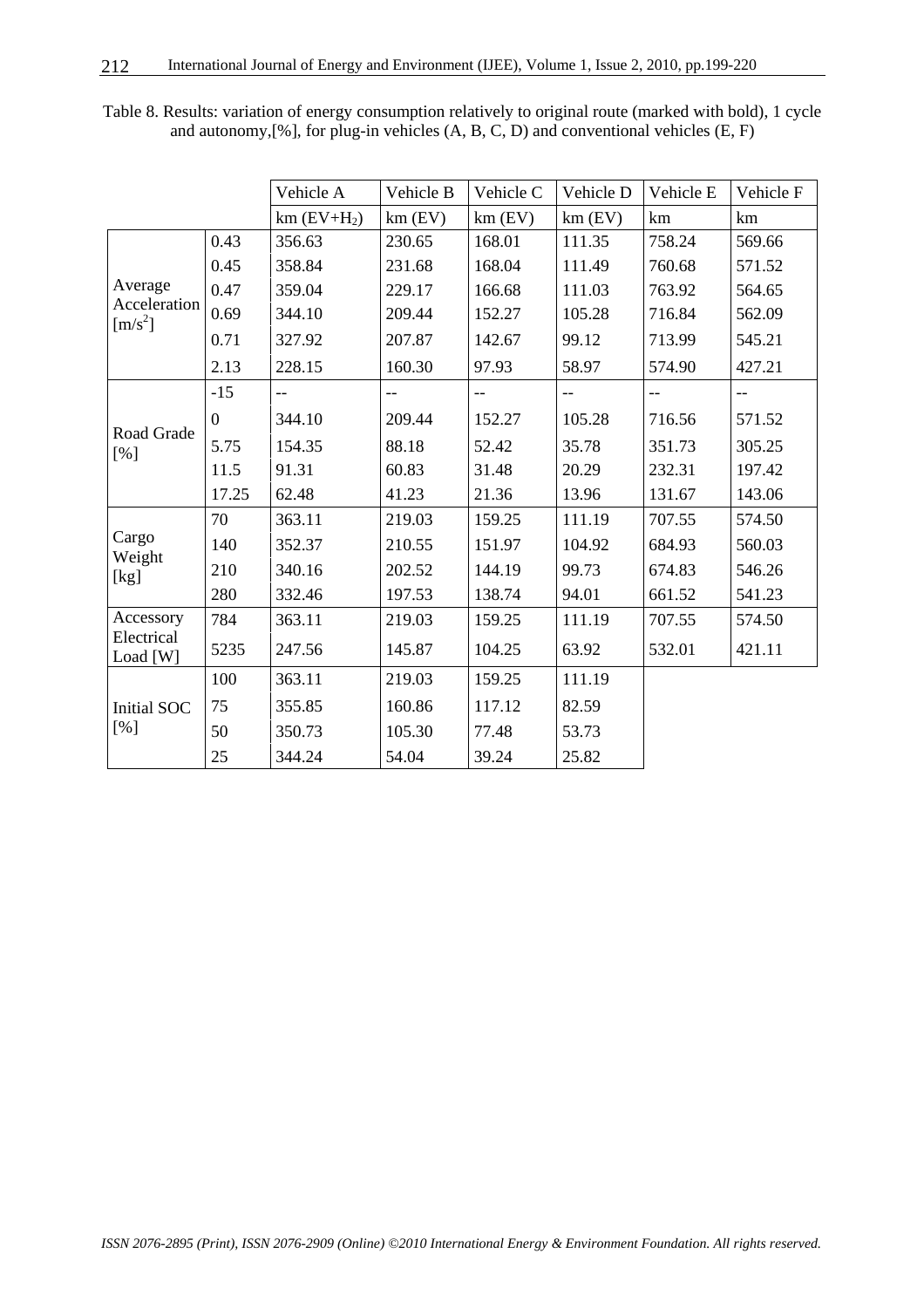



Figure 7. Motor controler operation points (torque [N.m], speed [rpm], efficiency), *Cascais-Lisboa* driving cycle: (a) vehicle A,  $0.69 \text{m/s}^2$  average acceleration, (b) vehicle A,  $2.13 \text{m/s}^2$  ave. accel., (c) vehicle B,  $0.69 \text{m/s}^2$  ave. accel., (d) vehicle B,  $2.13 \text{m/s}^2$  ave. accel., (e) vehicle C,  $0.69 \text{m/s}^2$  ave. accel., (f) vehicle C, 2.13m/s<sup>2</sup> ave. accel, (g) vehicle D,  $0.69$ m/s<sup>2</sup> ave. accel, (h) vehicle D, 2.13m/s<sup>2</sup> ave. accel

*ISSN 2076-2895 (Print), ISSN 2076-2909 (Online) ©2010 International Energy & Environment Foundation. All rights reserved.*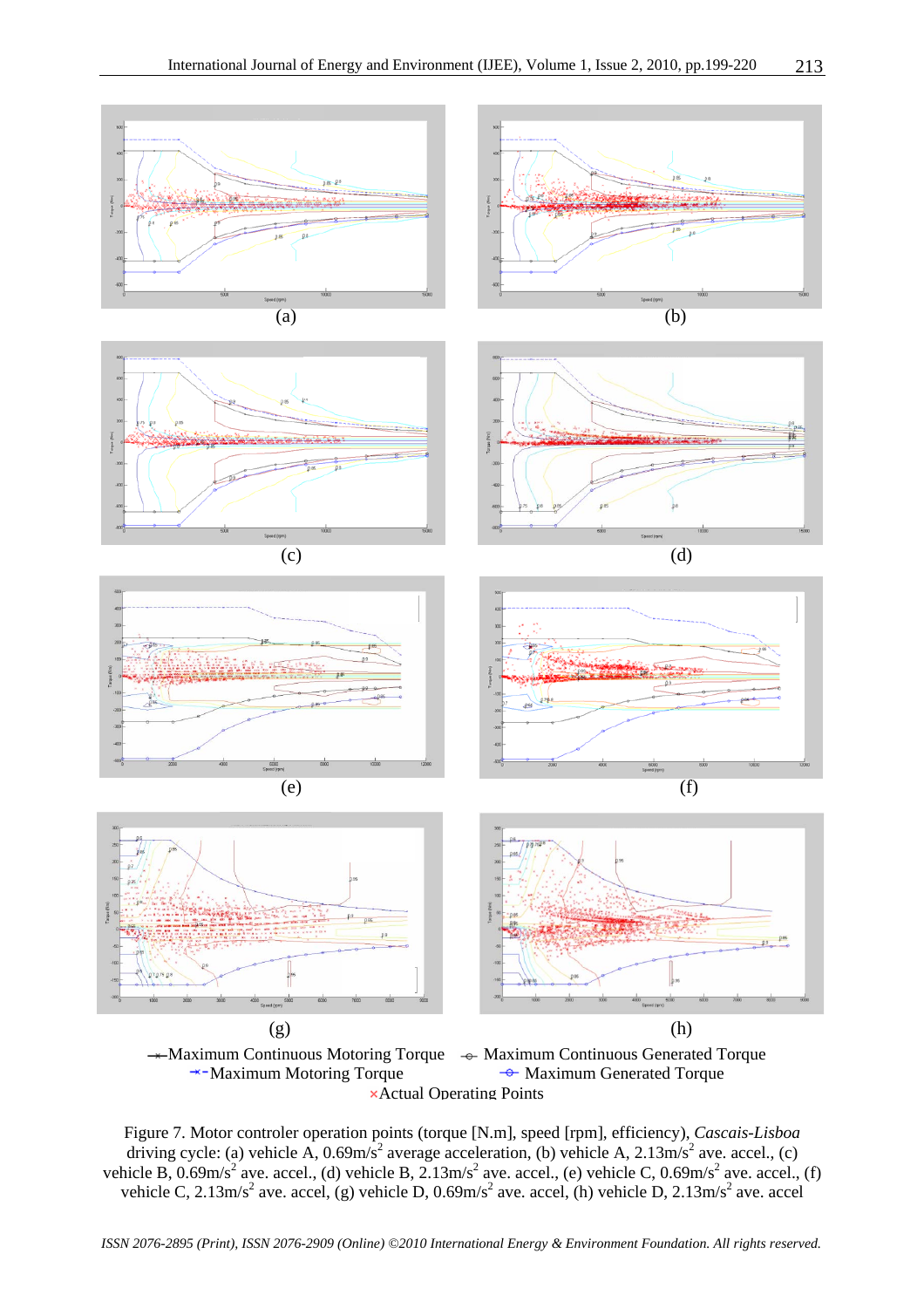





Figure 8. CO<sub>2</sub> emissions factor from the simulation in *1 cycle* (a) and in *autonomy* (b) mode, of the original driving cycle, *Cascais-Lisboa* driving cycle (34.2km); in consideration to the energy life cycle well-to-tank. (a) hydrogen production from natural gas reforming, (b) EU mix. grid electricity to electrolysis, (c) wind power to electrolysis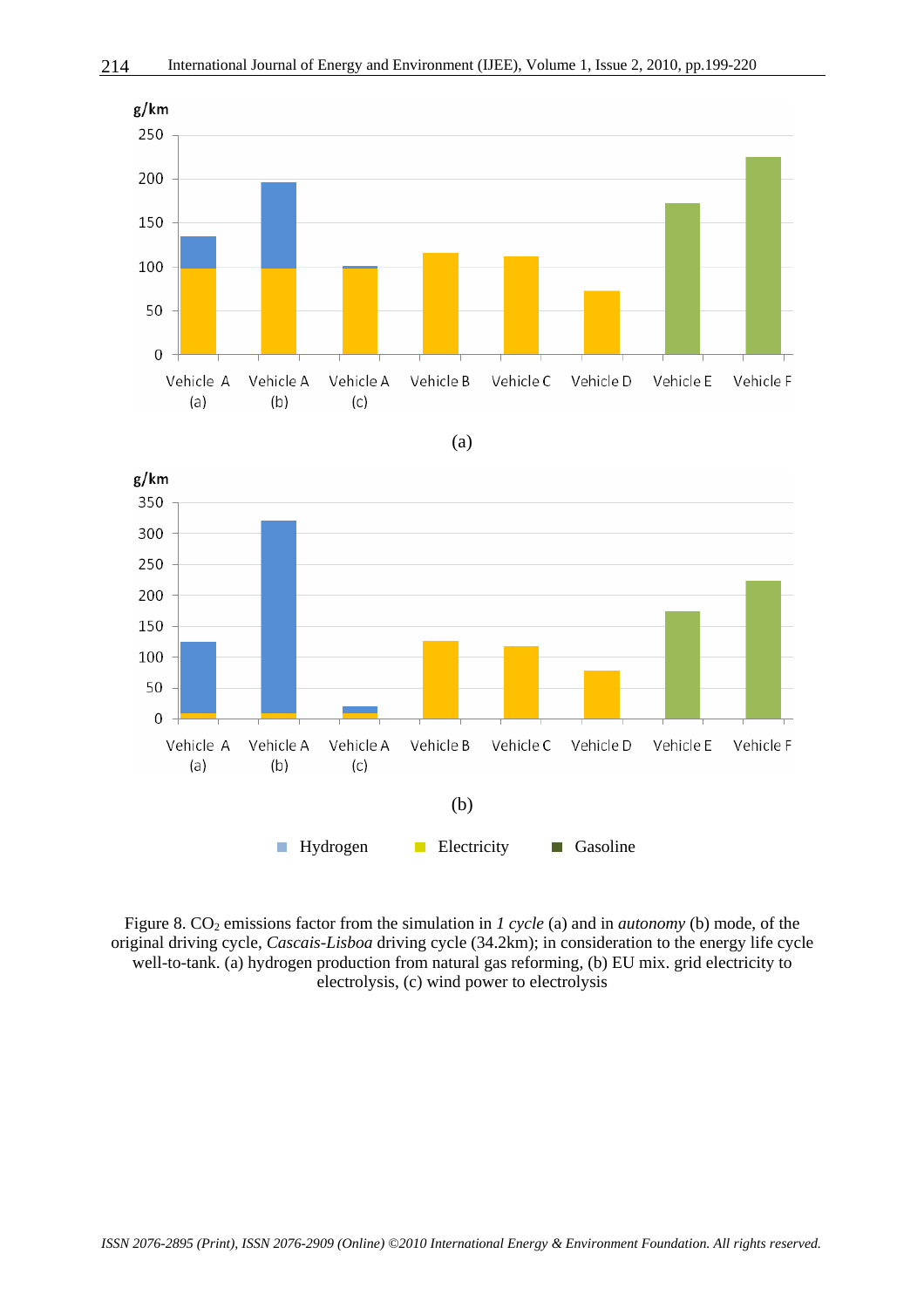



Figure 9. CO<sub>2</sub> emission factor variation [%], *Cascais-Lisboa* driving cycle (34.2km): (a) average acceleration, (b) road grade, (c) cargo weight, (d) accessories electrical load, (e) initial SOC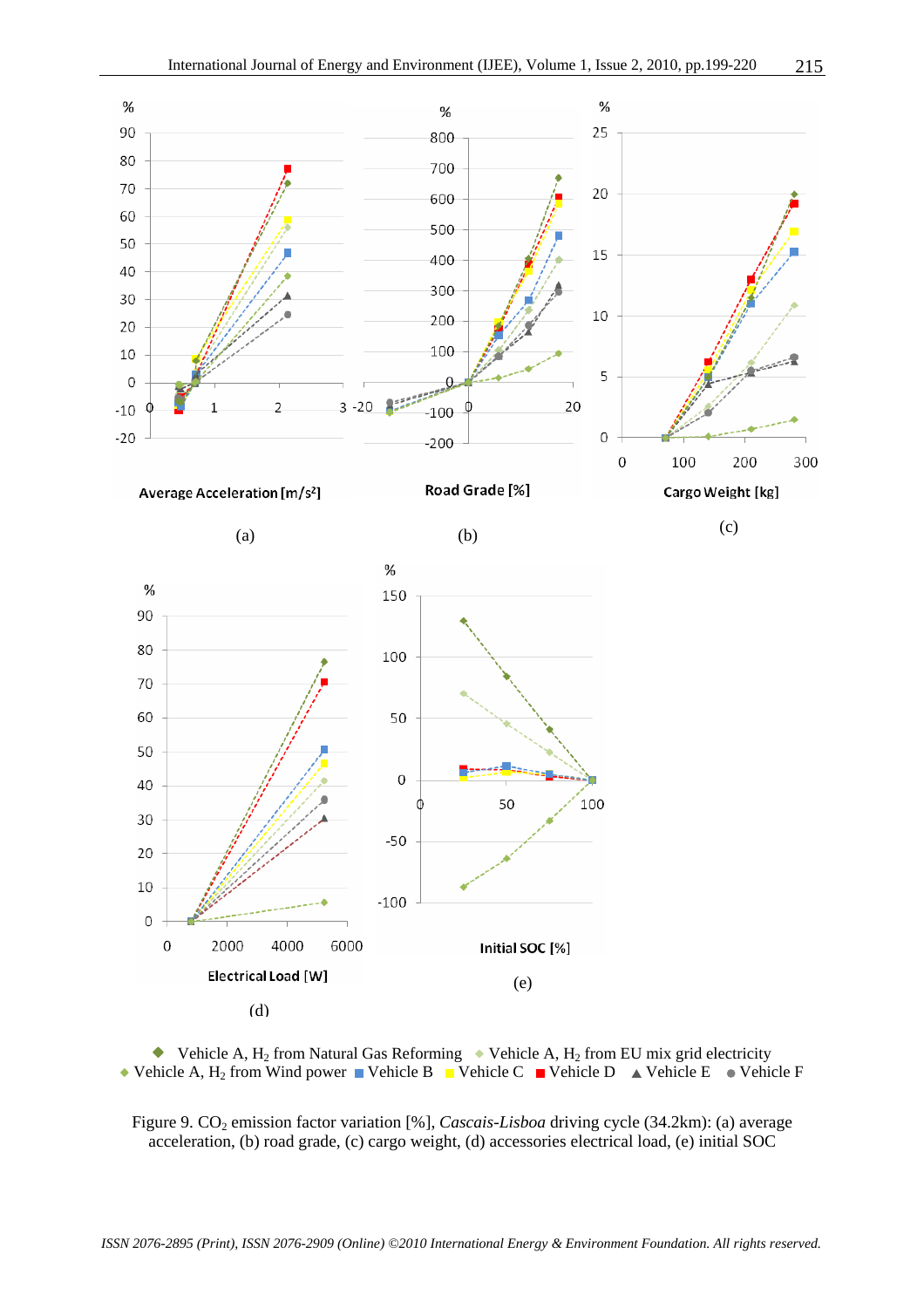| Table 9. $CO2$ emissions factor from the simulation in 1 cycle and in <i>autonomy</i> mode, of the original |
|-------------------------------------------------------------------------------------------------------------|
| driving cycle, <i>Cascais-Lisboa</i> driving cycle (34.2km). (a) hydrogen production from natural gas       |
| reforming, (b) EU mix. grid electricity to electrolysis, (c) wind power to electrolysis                     |

|                             |                  |               |        |         | $CO2$ emissions factor . 1 Cycle and autonomy.[g/km] |         |               |         |           |
|-----------------------------|------------------|---------------|--------|---------|------------------------------------------------------|---------|---------------|---------|-----------|
|                             |                  | Vehicle A (a) |        |         | Vehicle A (b)                                        |         | Vehicle A (c) |         | Vehicle B |
|                             |                  | 1 Cycle       | Aut    | 1 Cycle | Aut.                                                 | 1 Cycle | Aut.          | 1 Cycle | Aut.      |
|                             | 0.43             | 138.22        | 124.90 | 206.75  | 325.18                                               | 101.79  | 18.44         | 112.69  | 119.68    |
|                             | 0.45             | 137.99        | 124.18 | 206.25  | 323.22                                               | 101.71  | 18.37         | 112.69  | 119.27    |
| Average                     | 0.47             | 137.68        | 124.25 | 205.37  | 323.18                                               | 101.69  | 18.50         | 111.05  | 120.51    |
| Acceleration                | 0.69             | 144.06        | 129.99 | 221.32  | 337.56                                               | 102.42  | 19.65         | 121.33  | 129.97    |
| $[m/s^2]$                   | 0.71             | 150.07        | 135.61 | 238.84  | 353.42                                               | 102.88  | 19.82         | 125.03  | 133.26    |
|                             | 2.13             | 224.80        | 195.35 | 380.62  | 508.39                                               | 141.98  | 28.94         | 178.09  | 173.15    |
|                             | $-15$            | 2.49          | 0.00   | 2.49    | 0.00                                                 | 2.49    | 0.00          | 7.40    | 7.40      |
| Road Grade                  | $\boldsymbol{0}$ | 144.06        | 129.99 | 221.32  | 337.56                                               | 102.42  | 19.65         | 121.33  | 129.97    |
|                             | 5.75             | 296.10        | 281.89 | 630.97  | 744.62                                               | 118.08  | 35.91         | 307.64  | 431.85    |
| [%]                         | 11.5             | 485.79        | 473.37 | 1121.35 | 1255.58                                              | 147.94  | 57.56         | 448.30  | 451.18    |
|                             | 17.25            | 722.62        | 685.14 | 1706.58 | 1828.33                                              | 199.56  | 77.44         | 705.36  | 864.94    |
|                             | 70               | 134.62        | 123.09 | 196.77  | 319.79                                               | 101.57  | 18.53         | 115.98  | 126.26    |
| Cargo Weight                | 140              | 138.11        | 126.65 | 206.63  | 329.35                                               | 101.68  | 18.90         | 121.74  | 131.61    |
| [kg]                        | 210              | 142.95        | 130.97 | 219.44  | 340.94                                               | 102.30  | 19.36         | 128.73  | 136.96    |
|                             | 280              | 149.26        | 133.84 | 236.15  | 348.68                                               | 103.07  | 19.64         | 133.67  | 140.66    |
| <b>Accessory Electrical</b> | 784              | 134.62        | 123.09 | 196.77  | 319.79                                               | 101.57  | 18.53         | 115.98  | 126.26    |
| Load [W]                    | 5235             | 190.62        | 177.70 | 347.25  | 466.21                                               | 107.35  | 24.33         | 174.80  | 185.90    |
|                             | 100              | 134.62        | 123.09 | 196.77  | 319.53                                               | 101.57  | 18.53         | 115.98  | 126.26    |
| Initial SOC                 | 75               | 164.80        | 123.06 | 277.88  | 323.77                                               | 68.13   | 16.36         | 121.74  | 126.68    |
| [%]                         | 50               | 196.44        | 122.48 | 362.89  | 326.13                                               | 37.00   | 14.23         | 129.56  | 126.68    |
|                             | 25               | 229.42        | 122.98 | 451.50  | 330.46                                               | 13.58   | 12.68         | 122.97  | 120.51    |
|                             |                  | Vehicle C     |        |         | Vehicle D                                            |         | Vehicle E     |         | Vehicle F |
|                             |                  | 1 Cycle       | Aut    | 1 Cycle | Aut.                                                 | 1 Cycle | Aut           | 1 Cycle | Aut       |
|                             | 0.43             | 103.64        | 107.76 | 71.15   | 74.44                                                | 158.80  | 163.03        | 228.78  | 226.64    |
| Average                     | 0.45             | 104.06        | 107.76 | 71.15   | 74.44                                                | 158.34  | 162.50        | 228.48  | 225.90    |
| Acceleration                | 0.47             | 103.64        | 108.99 | 74.85   | 74.85                                                | 157.16  | 161.82        | 226.78  | 228.65    |
| $\left[\text{m/s}^2\right]$ | 0.69             | 112.69        | 118.45 | 78.97   | 79.38                                                | 167.57  | 172.44        | 231.51  | 229.69    |
|                             | 0.71             | 122.56        | 126.68 | 81.02   | 84.31                                                | 168.31  | 173.13        | 238.31  | 236.81    |
|                             | 2.13             | 178.91        | 182.20 | 139.84  | 148.47                                               | 208.74  | 215.02        | 304.57  | 302.22    |
|                             | $-15$            | 4.94          | 4.94   | 3.70    | 3.70                                                 | 43.20   | 34.11         | 77.50   | 75.85     |
| Road Grade                  | $\boldsymbol{0}$ | 112.69        | 118.45 | 78.97   | 79.38                                                | 167.57  | 172.51        | 228.48  | 225.90    |
| [%]                         | 5.75             | 330.67 353.30 |        | --      | 218.80                                               | 313.46  | 351.44        | 424.91  | 422.96    |
|                             | 11.5             |               | 551.12 | --      | 386.20                                               | 445.41  | 532.12        | 656.08  | 653.98    |
|                             | 17.25            | --            | 812.70 | --      | 561.82                                               | 703.59  | 938.85        | 904.88  | 902.46    |
|                             | 70               | 111.87        | 117.63 | 72.80   | 78.97                                                | 172.43  | 174.71        | 224.95  | 224.73    |
| Cargo Weight                | 140              | 118.04        | 122.97 | 77.32   | 83.49                                                | 180.07  | 180.48        | 229.58  | 230.54    |
| [kg]                        | 210              | 125.44        | 129.14 | 82.26   | 88.02                                                | 181.68  | 183.18        | 237.36  | 236.35    |
|                             | 280              | 130.79        | 134.08 | 86.78   | 90.07                                                | 183.29  | 186.87        | 239.84  | 238.55    |
| <b>Accessory Electrical</b> | 784              | 111.87        | 117.63 | 72.80   | 78.97                                                | 172.51  | 174.71        | 224.95  | 224.73    |
| Load $[W]$                  | 5235             | 164.10        | 186.72 | 124.21  | 123.80                                               | 224.98  | 232.35        | 305.71  | 306.59    |
|                             | <b>100</b>       | 111.87        | 117.63 | 72.80   | 78.97                                                |         |               |         |           |
| Initial SOC                 | 75               | 117.63        | 118.86 | 75.27   | 78.97                                                |         |               |         |           |
| [%]                         | 50               | 119.68        | 118.04 | 78.97   | 79.38                                                |         |               |         |           |
|                             | 25               | 113.93        | 115.16 | 79.38   | 79.38                                                |         |               |         |           |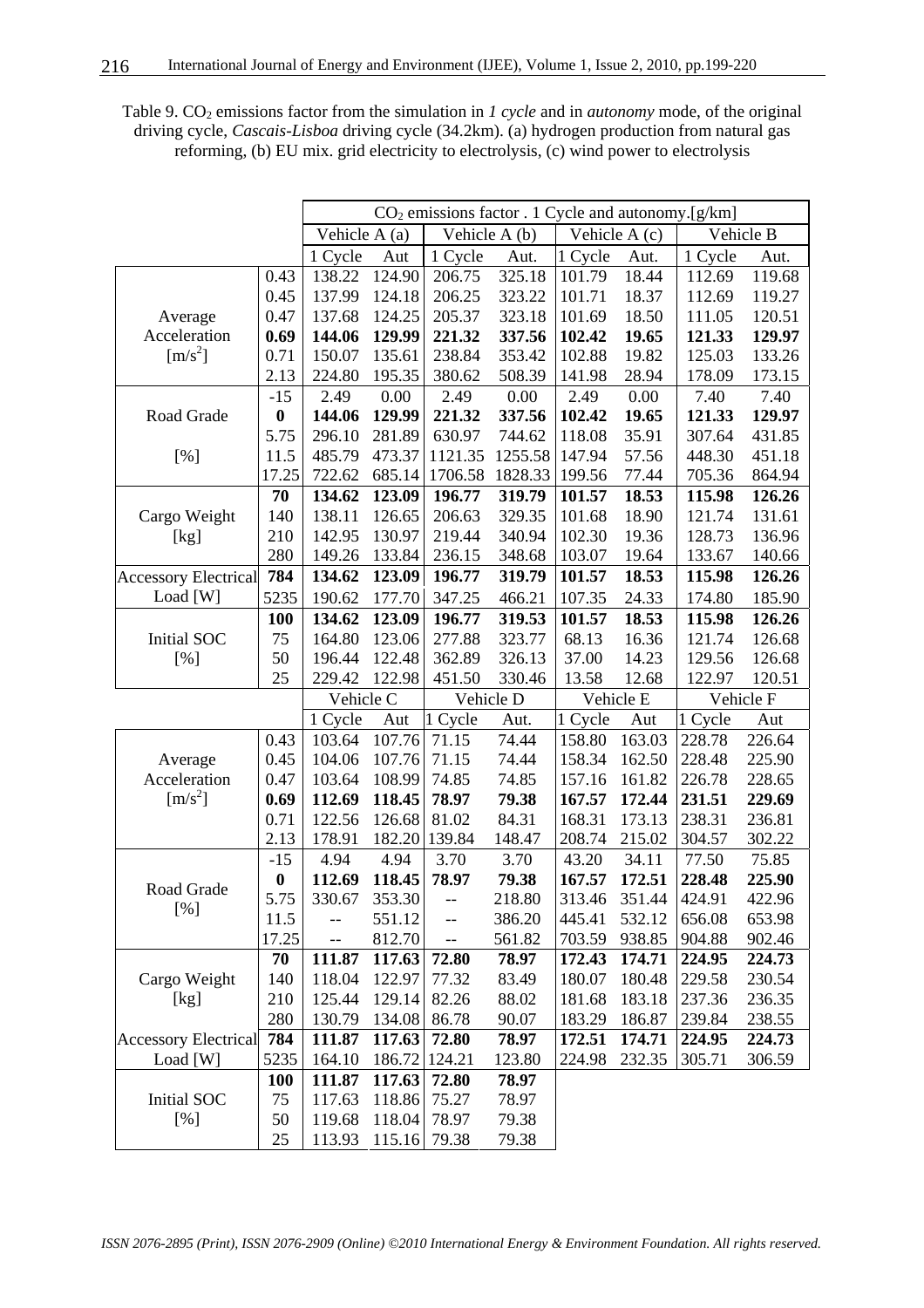|                             |                  | $CO2$ emissions factor variation . 1 Cycle and autonomy.[%] |           |               |           |               |           |               |               |
|-----------------------------|------------------|-------------------------------------------------------------|-----------|---------------|-----------|---------------|-----------|---------------|---------------|
|                             |                  | Vehicle A (a)                                               |           | Vehicle A (b) |           | Vehicle A (c) |           | Vehicle B     |               |
|                             |                  | 1 Cycle                                                     | Aut       | 1 Cycle       | Aut.      | 1 Cycle       | Aut.      | 1 Cycle       | Aut.          |
|                             | 0.43             | $-4.05$                                                     | $-3.92$   | $-6.58$       | $-3.67$   | $-0.62$       | $-6.16$   | $-7.12$       | $-7.91$       |
|                             | 0.45             | $-4.21$                                                     | $-4.47$   | $-6.81$       | $-4.25$   | $-0.69$       | $-6.51$   | $-7.12$       | $-8.23$       |
| Average                     | 0.47             | $-4.43$                                                     | $-4.42$   | $-7.21$       | $-4.26$   | $-0.71$       | $-5.85$   | $-8.47$       | $-7.28$       |
| Acceleration                | 0.69             | 0.00                                                        | 0.00      | 0.00          | 0.00      | 0.00          | 0.00      | 0.00          | 0.00          |
| $\left[\text{m/s}^2\right]$ | 0.71             | 4.17                                                        | 4.32      | 7.92          | 4.70      | 0.45          | 0.87      | 3.05          | 2.53          |
|                             | 2.13             | 56.05                                                       | 50.28     | 71.98         | 50.61     | 38.63         | 47.28     | 46.78         | 33.23         |
|                             | $-15$            | $-98.27$                                                    | $-100.00$ | $-98.87$      | $-100.00$ | $-97.57$      | $-100.00$ | $-93.90$      | $-94.30$      |
| Road Grade                  | $\boldsymbol{0}$ | 0.00                                                        | 0.00      | 0.00          | 0.00      | 0.00          | 0.00      | 0.00          | 0.00          |
|                             | 5.75             | 105.54                                                      | 116.86    | 185.09        | 120.59    | 15.29         | 82.75     |               | 153.56 232.28 |
| [%]                         | 11.5             | 237.21                                                      | 264.16    | 406.66        | 271.96    | 44.44         | 192.93    |               | 269.49 247.15 |
|                             | 17.25            | 401.61                                                      | 427.07    | 671.09        | 441.63    | 94.84         | 294.10    | 481.36 565.51 |               |
|                             | 70               | 0.00                                                        | 0.00      | 0.00          | 0.00      | 0.00          | 0.00      | 0.00          | 0.00          |
| Cargo Weight                | 140              | 2.59                                                        | 2.89      | 5.01          | 2.99      | 0.11          | 2.00      | 4.96          | 4.23          |
| [kg]                        | 210              | 6.19                                                        | 6.40      | 11.52         | 6.61      | 0.72          | 4.48      | 10.99         | 8.47          |
|                             | 280              | 10.88                                                       | 8.73      | 20.01         | 9.03      | 1.48          | 5.99      | 15.25         | 11.40         |
| <b>Accessory Electrical</b> | 784              | 0.00                                                        | 0.00      | 0.00          | 0.00      | 0.00          | 0.00      | 0.00          | 0.00          |
| Load [W]                    | 5235             | 41.60                                                       | 44.37     | 76.48         | 45.79     | 5.69          | 31.30     | 50.71         | 47.23         |
|                             | <b>100</b>       | 0.00                                                        | 0.00      | 0.00          | 0.00      | 0.00          | 0.00      | 0.00          | 0.00          |
| <b>Initial SOC</b>          | 75               | 22.42                                                       | $-0.02$   | 41.22         | 1.33      | $-32.92$      | $-11.71$  | 4.96          | 0.33          |
| [%]                         | 50               | 45.92                                                       | $-0.50$   | 84.42         | 2.07      | $-63.57$      | $-23.21$  | 11.70         | 0.33          |
|                             | 25               | 70.42                                                       | $-0.09$   | 129.46        | 3.42      | $-86.63$      | $-31.57$  | 6.03          | $-4.56$       |
|                             |                  | Vehicle C                                                   |           | Vehicle D     |           | Vehicle E     |           | Vehicle F     |               |
|                             |                  | 1 Cycle                                                     | Aut       | 1 Cycle       | Aut.      | 1 Cycle       | Aut       | 1 Cycle       | Aut           |
|                             | 0.43             | $-8.03$                                                     | $-9.03$   | $-9.90$       | $-6.22$   | $-5.23$       | $-5.46$   | $-1.18$       | $-1.33$       |
| Average                     | 0.45             | $-7.66$                                                     | $-9.03$   | $-9.90$       | $-6.22$   | $-5.51$       | $-5.76$   | $-1.31$       | $-1.65$       |
| Acceleration                | 0.47             | $-8.03$                                                     | $-7.99$   | $-5.21$       | $-5.70$   | $-6.21$       | $-6.16$   | $-2.04$       | $-0.45$       |
| $[m/s^2]$                   | 0.69             | 0.00                                                        | 0.00      | 0.00          | 0.00      | 0.00          | 0.00      | 0.00          | 0.00          |
|                             | 0.71             | 8.76                                                        | 6.94      | 2.60          | 6.22      | 0.44          | 0.40      | 2.94          | 3.10          |
|                             | 2.13             | 58.76                                                       | 53.82     | 77.08         | 87.05     | 24.57         | 24.69     | 31.55         | 31.57         |
|                             | $-15$            | $-95.62$                                                    | $-95.83$  | $-95.31$      | $-95.34$  | $-74.22$      | $-80.23$  | $-66.08$      | $-66.42$      |
| Road Grade                  | $\bf{0}$         | 0.00                                                        | 0.00      | 0.00          | 0.00      | 0.00          | 0.00      | 0.00          | 0.00          |
|                             | 5.75             | 193.43                                                      | 198.26    | --            | 175.65    | 87.07         | 103.72    | 85.97         | 87.23         |
| [%]                         | 11.5             |                                                             | 365.28    | --            | 386.53    | 165.81        | 208.45    |               | 187.15 189.49 |
|                             | 17.25            | --                                                          | 586.11    | --            | 607.77    | 319.89        |           | 444.22 296.05 | 299.49        |
|                             | 70               | 0.00                                                        | 0.00      | 0.00          | 0.00      | 0.00          | 0.00      | 0.00          | 0.00          |
| Cargo Weight                | 140              | 5.51                                                        | 4.55      | 6.21          | 5.73      | 4.43          | 3.30      | 2.06          | 2.58          |
| [kg]                        | 210              | 12.13                                                       | 9.79      | 12.99         | 11.46     | 5.36          | 4.85      | 5.52          | 5.17          |
|                             | 280              | 16.91                                                       | 13.99     | 19.21         | 14.06     | 6.30          | 6.96      | 6.62          | 6.15          |
| <b>Accessory Electrical</b> | 784              | 0.00                                                        | 0.00      | 0.00          | 0.00      | 0.00          | 0.00      | 0.00          | 0.00          |
| Load [W]                    | 5235             | 46.69                                                       | 58.74     | 70.62         | 56.77     | 30.41         | 32.99     | 35.90         | 36.42         |
|                             | <b>100</b>       | 0.00                                                        | 0.00      | 0.00          | 0.00      |               |           |               |               |
| Initial SOC                 | 75               | 5.15                                                        | 1.05      | 3.39          | 0.00      |               |           |               |               |
| [%]                         | 50               | 6.99                                                        | 0.35      | 8.47          | 0.52      |               |           |               |               |
|                             | 25               | 1.84                                                        | $-2.10$   | 9.04          | 0.52      |               |           |               |               |

Table 10. CO<sub>2</sub> emissions factor variation from the simulation in *1 cycle* (a) and in *autonomy* (b) mode, of the original driving cycle, *Cascais-Lisboa* driving cycle (34.2km). (a) hydrogen production from natural gas reforming, (b) EU mix. grid electricity to electrolysis, (c) wind power to electrolysis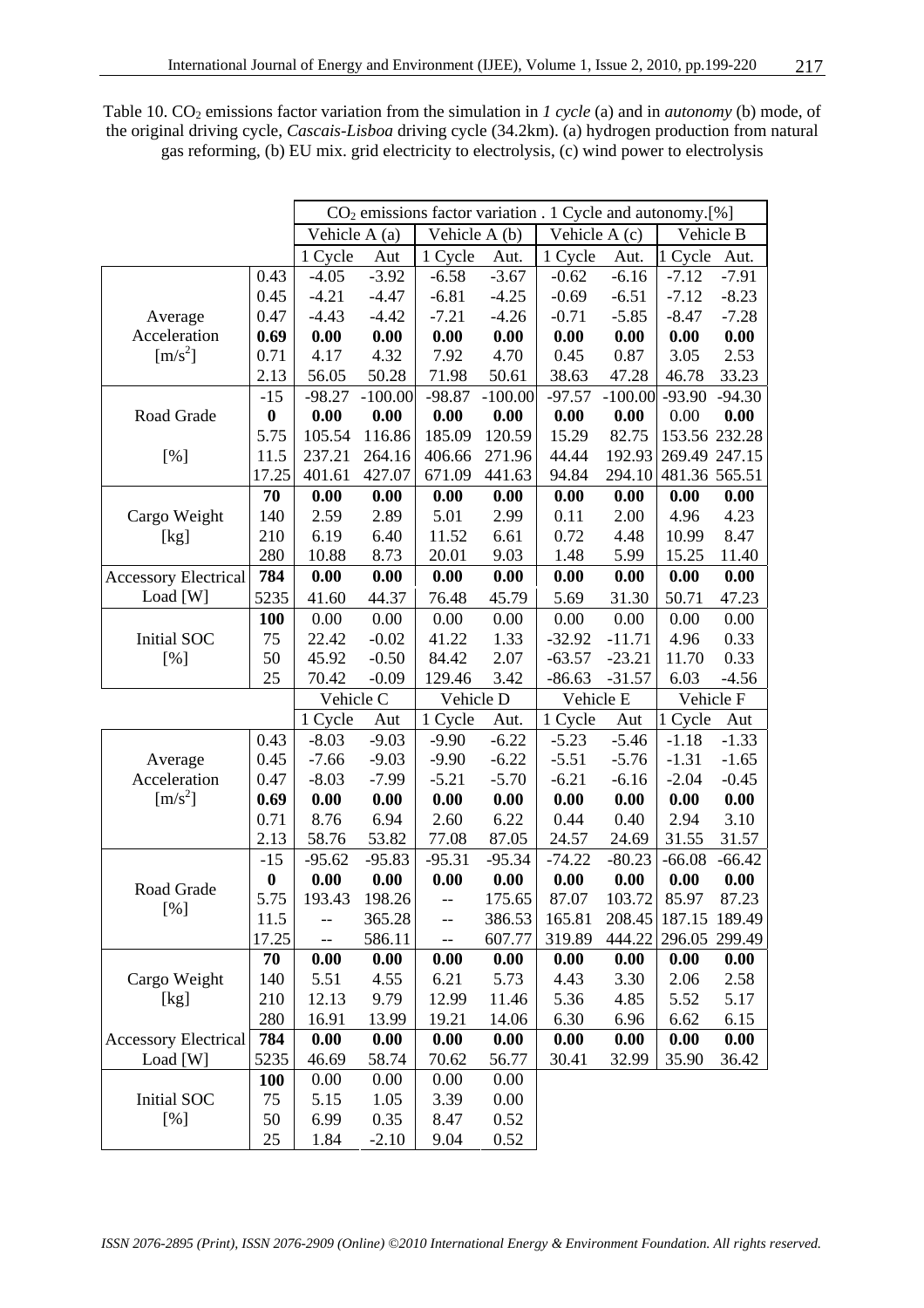#### **5. Conclusions**

The different characteristics of the vehicles are very relevant, in particular the power/weight and torque/weight ratios, will define the evolution of the energy consumption in the studied cases. If on the one hand a higher power/weight (kW/kg) ratio could lead to higher energy consumption, on the other hand, the vehicles that have lower values for this ratio will be more likely to be hampered in its performance, and also more likely to have their energy consumption influenced, particularly consumption increases.

Of all the vehicles studied, vehicle D with a less powerful motor showed to be responsible for the highest increases of energy consumption. However the absolute value of the energy consumption was always lower than the consumption of the other vehicles. The same can be said for the  $CO<sub>2</sub>$  emissions.

Remembering that the vehicle A (PHEV-FC) has for the power/weight ratio 0.076kW/kg, vehicle B 0.150kW/kg, vehicle C 0.102kW/kg and vehicle D 0.044kW/kg, and that in the road grade case study the torque/weight ratio has also a major relevance (maintaining the same order as the power/weight ratio with the exception of vehicles C and D, the first one with the lowest torque) the most extreme results of each case study are presented next.

- For an acceleration raise of 209% relatively to the original driving cycle, it was obtained energy consumption increases near 47% for vehicle B, 59% for vehicle C, 62% for vehicle A (PHEV-FC), and 77% for vehicle D. The ICEV showed to have 71% more, and the HEV 17% more than the consumption of Vehicle A (PHEV-FC), which in turn has 50% more consumption than Vehicle B (highest consuming of the BEVs).
- For a road grade of 17.25%, vehicle B presented an increasing (relatively 0% of road grade) near 481% of energy consumption, vehicle A 502%, vehicle D 611%, and vehicle C 621%. The ICEV (presented to have 37% more and the HEV 6% more than the energy consumption of Vehicle A (PHEV-FC), which in turn has 41% more consumption than Vehicle B (highest values of the BEVs).
- With all four seats of the vehicle occupied, adding 280kg which corresponds to 18% of vehicle A ´s weight, 23% of vehicle B´s, 19% of vehicle C´s, and 26% of vehicle D´s, there were increases (relatively only one passenger, the driver) of near 14%, 15%, 17%, and 19% respectively. The ICEV and the HEV presented respectively 108% and 59% more energy consumption than Vehicle A (PHEV-FC), that has 29% more consumption than Vehicle B.
- Raising in 568% the electrical load to 5235W due to the HVAC systems, vehicle C presented increases of near 47%, vehicle B 51%, vehicle A 54%, and vehicle D 71%. The ICEV has 123%, and the HEV 71% more consumption than the Vehicle A in original cycle, and when the HVAC system is on these conventional vehicles have respectively 97% and 44% more consumption than the PHEV-FC.
- With only 25% of charge in the battery at the beginning of the driving cycle, vehicle C presented an increasing of near 2%, vehicle B 6%, vehicle D 9%, and vehicle A, due to the more sudden needing of hydrogen energy, 28%.

The  $CO<sub>2</sub>$  emissions are quite in agreement with the obtained relations in the energy consumption, with the exception of the PHEV-FC which depends highly in the different hydrogen's life cycle sources. In terms of overall autonomy of the plug-in vehicles, despite to be lower than the conventional vehicles (though the PHEV-FC having higher autonomies than the BEVs, near 67% higher than Vehicle B but 37% less than the ICEV), there are already a large range of target users for this relatively young technology. A survey carried out by EUROSTAT[14] claims that a usual European car user travels nearly 30km to 40km a day.

For the PHEV-FC's this is an advantage too, meaning that the electricity from plug-in stored in battery should cover most of this small daily distance and a smaller fraction of hydrogen should be spent.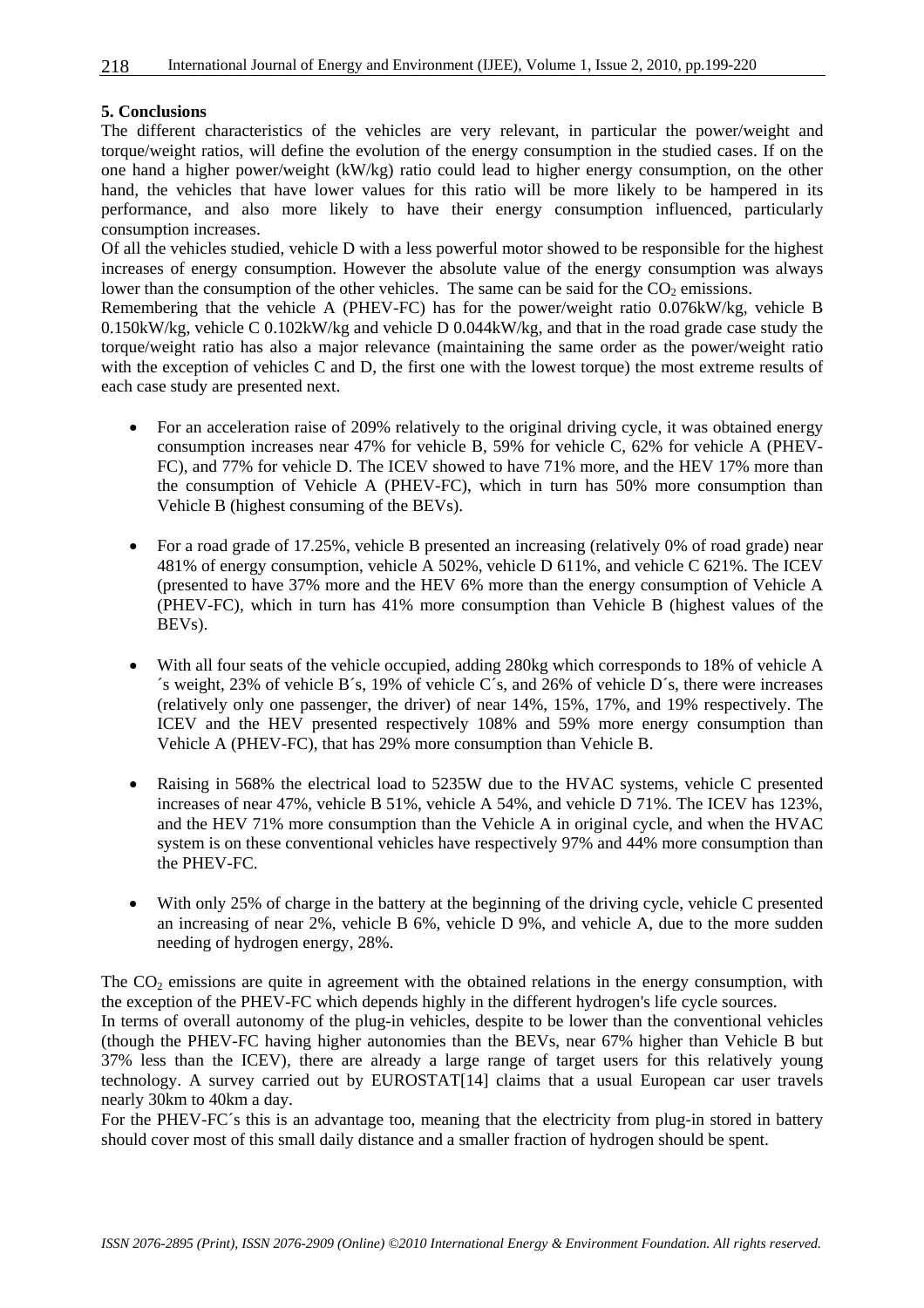#### **6. Acknowledgements**

This work was supported through the MIT-Portugal project "Power demand estimation and power system impacts resulting of fleet penetration of electric/plug-in vehicles" (FCT reference MIT-Pt/SES-GI/0008/2008), and MIT – Portugal "Assessment and Development of Integrated Systems for Electric Vehicles" (MIT-Pt/EDAM-SMS/0030/2008).

#### **References**

- [1] International Energy Agency, April 2004, Reducing Oil Consumption in Transport: Combining Three Approaches. Office of Energy Efficiency, Technology and R&D,International Energy Agency. http://www.iea.org/Textbase/stats/index.asp (Last access 20-09-2009)
- [2] A. A. Frank, Plug-in Hybrid Vehicles for a Sustainable Future, American Scientist, v. 95 pp.156- 63, 2007
- [3] Electrical Power Research Institute (EPRI). Comparing the benefits and impacts of hybrid vehicle options. Report 1000349, EPRI, Palo Alto, California; July 2001.
- [4] Markel T, Wipke K. Modeling grid-connected hybrid electric vehicles using ADVISOR. In: Presented at the 16th annual battery conference on applications and advances, Long Beach, California, 9–12 January; 2001 (NREL/CP-540-30601).
- [5] Markel T, Simpson A. Energy storage systems considerations for grid-charged hybrid electric vehicles. In: Presented at SAE future transportation technology and IEEE vehicle power and propulsion joint conferences, Chicago, Illinois, September 7–9; 2005 (NREL/CP-540-38538).
- [6] Gonder J, Simpson A. Measuring and reporting fuel economy of plug-in hybrid electric vehicles. In: Presented at the 22nd international battery, hybrid and fuel cell electric vehicle symposium and exhibition (EVS-22), Yokohama,Japan; 2006 (NREL/CP-540-40377).
- [7] M.A.Kromer, and J. B. Heywood, Electric Powertrains: Opportunities and challenges in the U.S. light-duty fleet, MIT report number LFEE 2007-03 RP, May 2007.
- [8] Kurani KS, Heffner RR, Turrentine TS. Driving plug-in hybrid electric vehicles: reports from U.S. drivers of HEVs converted to PHEVs, circa 2006–07. Institute of Transportation Studies, University of California, Davis, October 16; 2007.
- [9] P. Baptista, C. Silva, G. Gonçalves and T. Farias. Full life cycle analysis of market penetration of electricity based vehicles. World Electric Vehicle Journal Vol. 3 - ISSN 2032-6653, 2009; Silva CM, Ross M and Farias TL Evaluation of Energy Consumption, Emissions and Cost of Plug-in Hybrid Vehicles. Energy Conversion and Management, Volume 50, Issue 7, Pages 1635-1643, ISSN: 0196-8904, 2009
- [10] H. Zhai, H. Christopher Frey, N. M. Rouphail, G. A. Gonçalves and T. L. Farias. Comparison of Flexible Fuel Vehicle and Life-Cycle Fuel Consumption and Emissions of Selected Pollutants and Greenhouse Gases for Ethanol 85 Versus Gasoline. Journal of the Air & Waste Management Association. Vo.59, pages 912-924, 2009
- [11] Engineering Review, "HVACR Supplement". www.engineeringreview.com.pk/supplement.htm (Last access 29-09-2009).
- [12] Carrier Sutrak Air Conditioning Systems. http://www.suetrak.com/details/0,2806,CLI199\_DIV116\_ETI9194,00.html (last access 18-08- 2009)
- [13] Institute for Environment and Sustainability, November 2003, Well-to-Wheels analysis of future automotive fuels and powertrains in the European context WELL-TO-TANK Report Version 3.0. http://ies.jrc.ec.europa.eu/uploads/media/WTT%20App%202%20v30%20181108.pdf (Last access 15-08-2009)
- [14] Luis Antonio de La Fuente Layos,: "Passenger mobility in Europe", Eurostat. http://epp.eurostat.ec.europa.eu/cache/ITY\_OFFPUB/KS-SF-07-087/EN/KS-SF-07-087-EN.PDF (last access 29/02/2009)